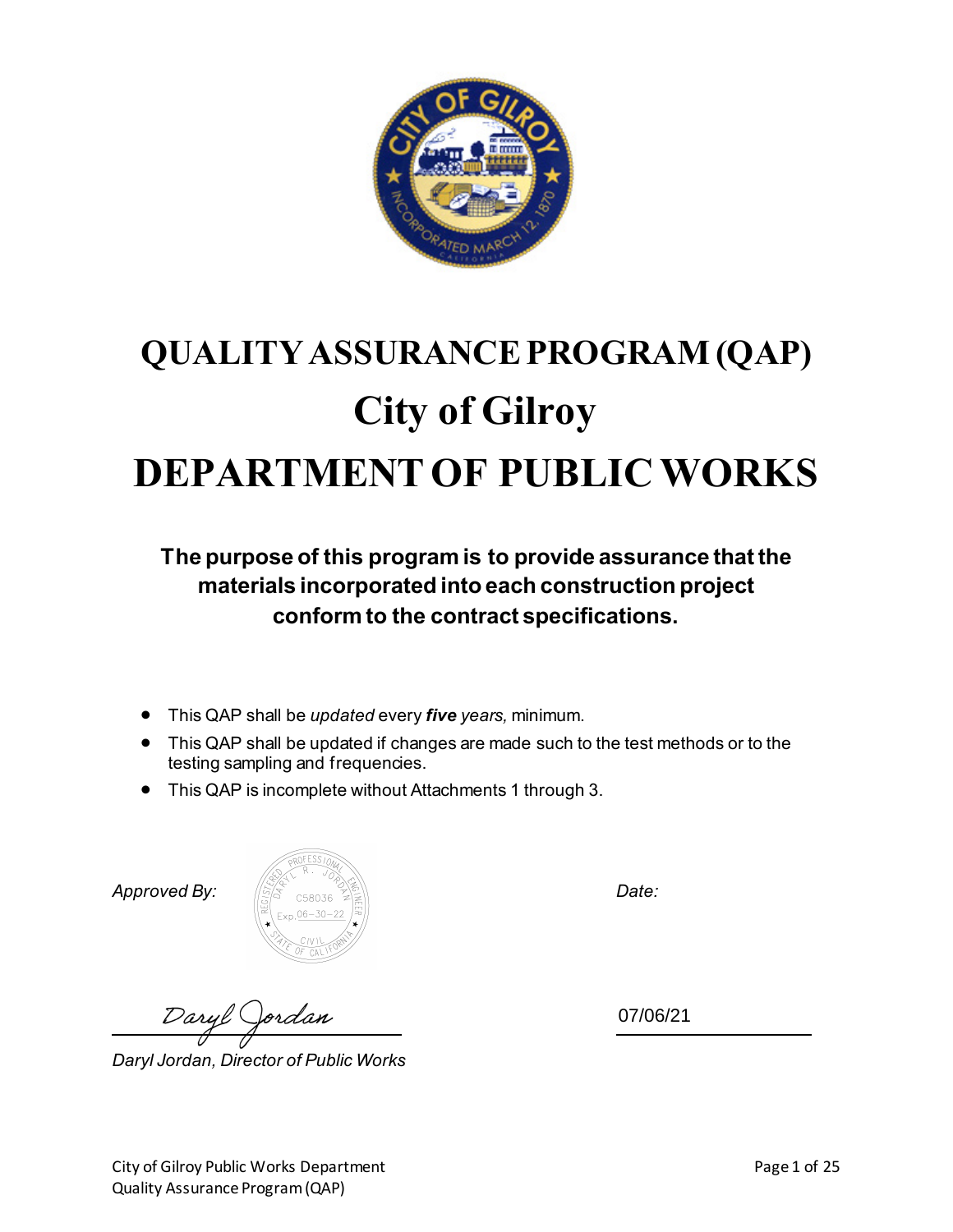# **TABLE OF CONTENTS**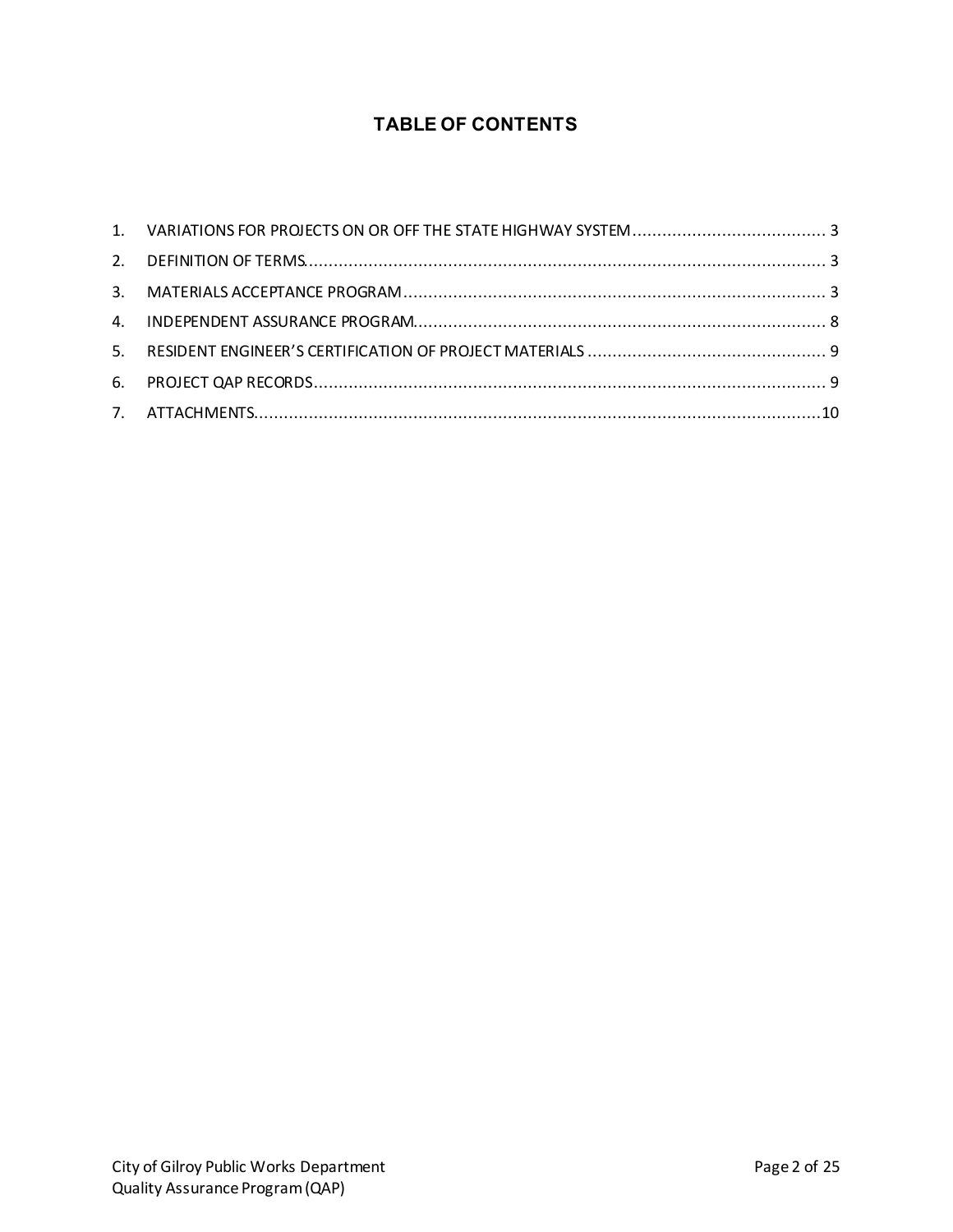# <span id="page-2-0"></span>1. VARIATIONS FOR PROJECTS ON OR OFF THE STATE HIGHWAY SYSTEM

For projects OFF the State Highway System, follow the QA procedures outlined in this document.

For projects ON the State Highway System, follow the QA procedures outlined in the following manuals and guides:

- Caltrans Construction Manual
- Construction Manual Supplement for Local Agency Resident Engineers
- Local Assistance Structure Representative Guidelines
- Independent Assurance Manual

In addition, the current Caltrans Standard Specifications (CTSS) and Plans must be part of the Plans, Specifications and Estimate (PS&E). Test methods used must be as specified in the CTSS and special provisions.

# <span id="page-2-1"></span>2. DEFINITION OF TERMS

- Quality Assurance Program (QAP) A sampling and testing program that will provide assurance that the materials and workmanship incorporated into the construction project are in conformance with the contract specifications. The main elements of a QAP are the Materials Acceptance Program (MAP) and the Independent Assurance Program(IAP).
- Materials Acceptance Program (MAP) Sampling, testing, inspection, and certification of project materials to determine the degree of compliance with the contract specifications. Materials shall be accepted by one or more of the following methods, as allowed for in this document and the contract specifications: Acceptance Testing (AT), Manufacturer's Certification of Compliance, Source Inspection, or field inspection.
- Independent Assurance Program (IAP) A program that verifies that AT is being performed correctly by certified testers using qualified laboratories and calibrated equipment.
- Acceptance Testing (AT) Testing of project materials to determine compliance with the contract specification criteria.
- Certificate of Compliance A signed document from the materials manufacturer committing that the delivered goods meet the contract specifications.
- Source Inspection Sampling, testing, and/or inspection of manufactured or prefabricated structural materials at a location other than the job site, generally at the manufactured location.

# <span id="page-2-2"></span>3. MATERIALS ACCEPTANCE PROGRAM

Material incorporated into the work shall be accepted by one or more of the following methods, as specified in the contract specifications and this document:

- Field Sampling and Acceptance Testing
- Source Inspection and Testing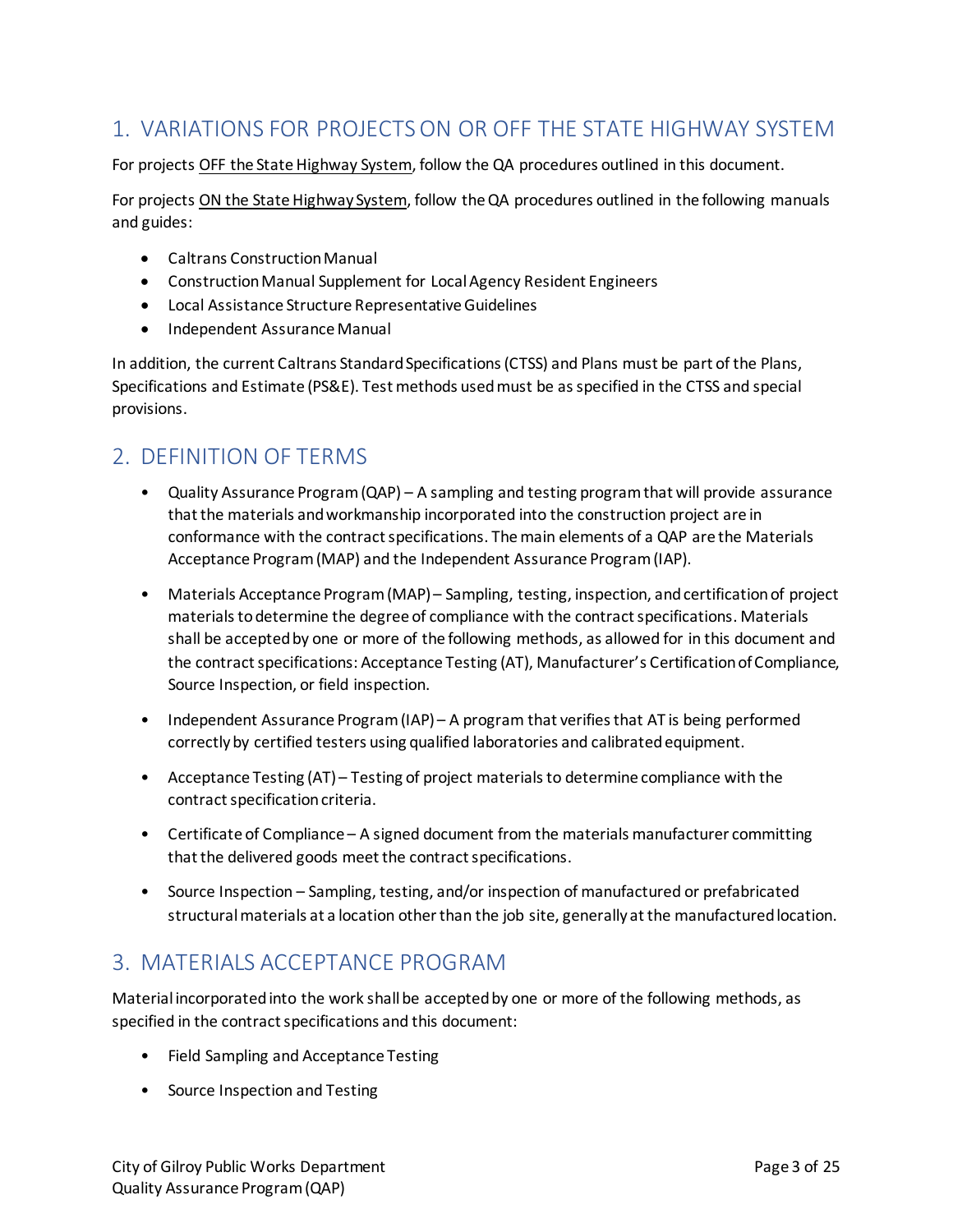- Manufacturer's Certificate of Compliance (with attachments if required)
- Visual Inspection (for minor quantities)

## *FIELD SAMPLING AND ACCEPTANCE TESTING:*

*General:*

- Acceptance sampling and testing shall be performed by certified materials personnel.
- Acceptance testing will be performed utilizing accredited materials laboratories and properly calibrated equipment.
- Certifications and accreditations shall be specific to the tests being performed.
- A material testing results log shall be maintained for any test method performed more than once on a project.
- Test results for materials incorporated into the work shall be in compliance with the contract specifications.
- Actions taken regarding material with failing test results shall be fully documented, including details documenting remove/replace, rework/re-test, and deduction/CCO.
- Justification shall be provided for any failing material allowed to remain in place.

#### *Acceptance Sampling and Testing Locations and Frequencies:*

- Sample and testing locations and frequencies shall be in accordance with the contract specifications.
- If not specified in the contract documents, sampling and testing locations and frequencies shall be as shown in Attachment 1, *Sampling and Testing Frequency Tables for Projects Off the State Highway System*.
- When sampling products such as Portland cement concrete, cement-treated base, hot mix asphalt, or similar materials; sampling shall be varied with respect to the time of the day, insofar as possible, in order to *avoid a predictable sampling routine.*

## *Acceptance Test Methods:*

- The test methods used shall be *as specified in the contract documents.*
- For a material specified to comply with a property shown in the following tables, the Agency uses one of the corresponding tests (or the equivalent):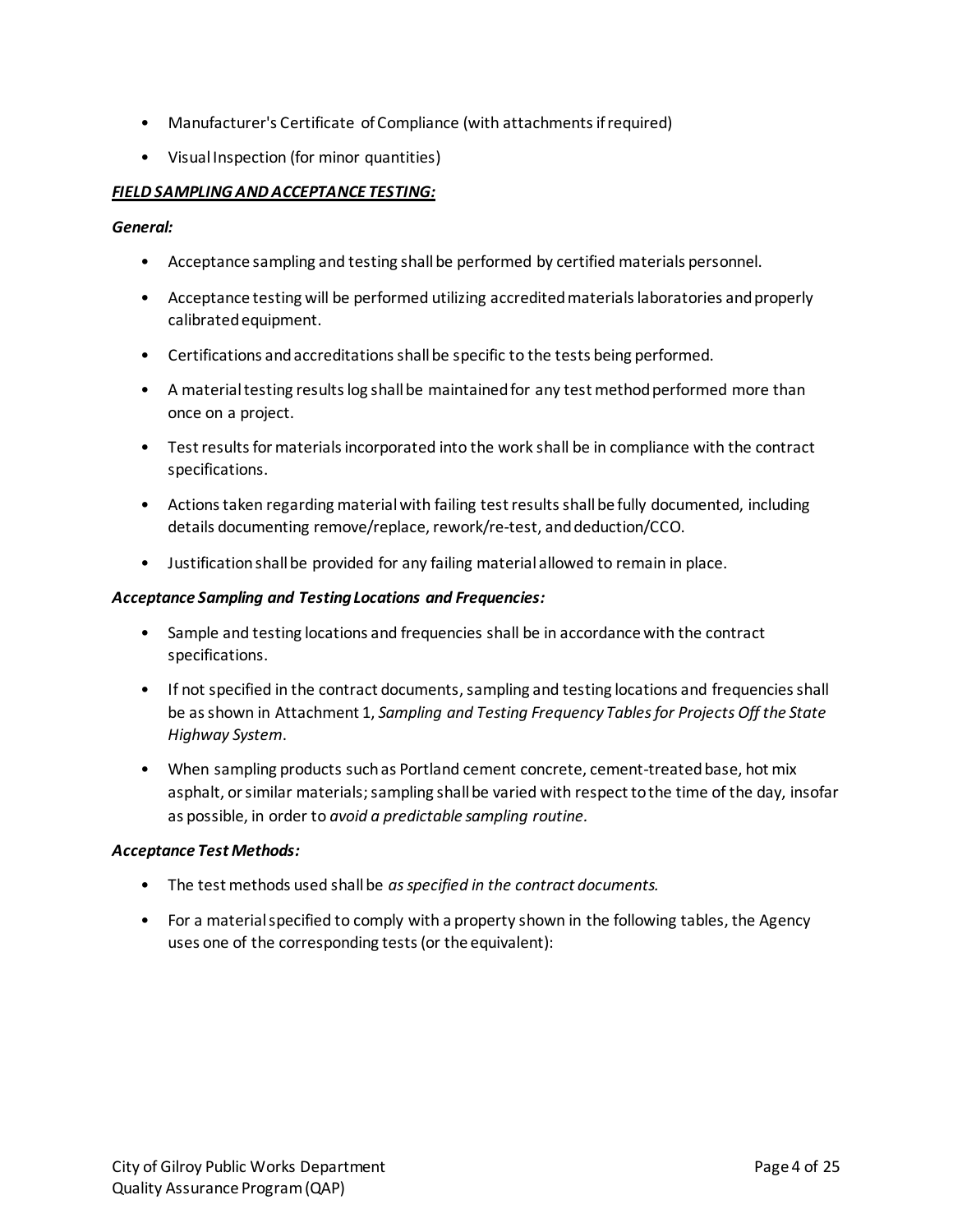#### **Caltrans** standard specifications

| <b>Test Property</b>   | Test          |
|------------------------|---------------|
| Relative compaction    | CT 216 or 231 |
| Sand equivalent        | CT 217        |
| Resistance/R-value     | CT 301        |
| Grading/sieve analysis | CT 202        |
| Durability index       | CT 229        |
| <b>Cleanness Value</b> | CT 227        |

Test methods equivalent to the tests listed above require prior written approval or other documented authorization by the City of Gilroy Public Works Director and/or the City of Gilroy (internal only) Project Manager.

#### *Acceptance Testing Laboratory:*

- Acceptance testing shall be performed as applicable, by one or more of the following:
	- o Materials Laboratory specified by City of Gilroy Public Works
	- o Consultant Materials Laboratory
	- o Other (as specified and authorized by City of Gilroy Public Works)
- The materials lab shall be under the responsible management of a *California Registered Engineer* with experience in sampling, inspection, and testing of construction materials.
- The Engineer shall *certify* the results of all tests performed by laboratory personnel under the Engineer's supervision.
- The Laboratory shall be properly qualified.
- The Laboratory testing personnel shall be appropriately certified.
- Testing equipment shall be properly calibrated.
- Laboratories shall comply with Section 4, *Independent Assurance Program,* of this document.

#### *Reporting Acceptance Test Results:*

- The laboratory shall report test results to the RE as soon as possible by email or telephone.
- Copies of complete material test result reports, including data and calculation sheets, shall be provided to the *RE* in accordance with the following timetable: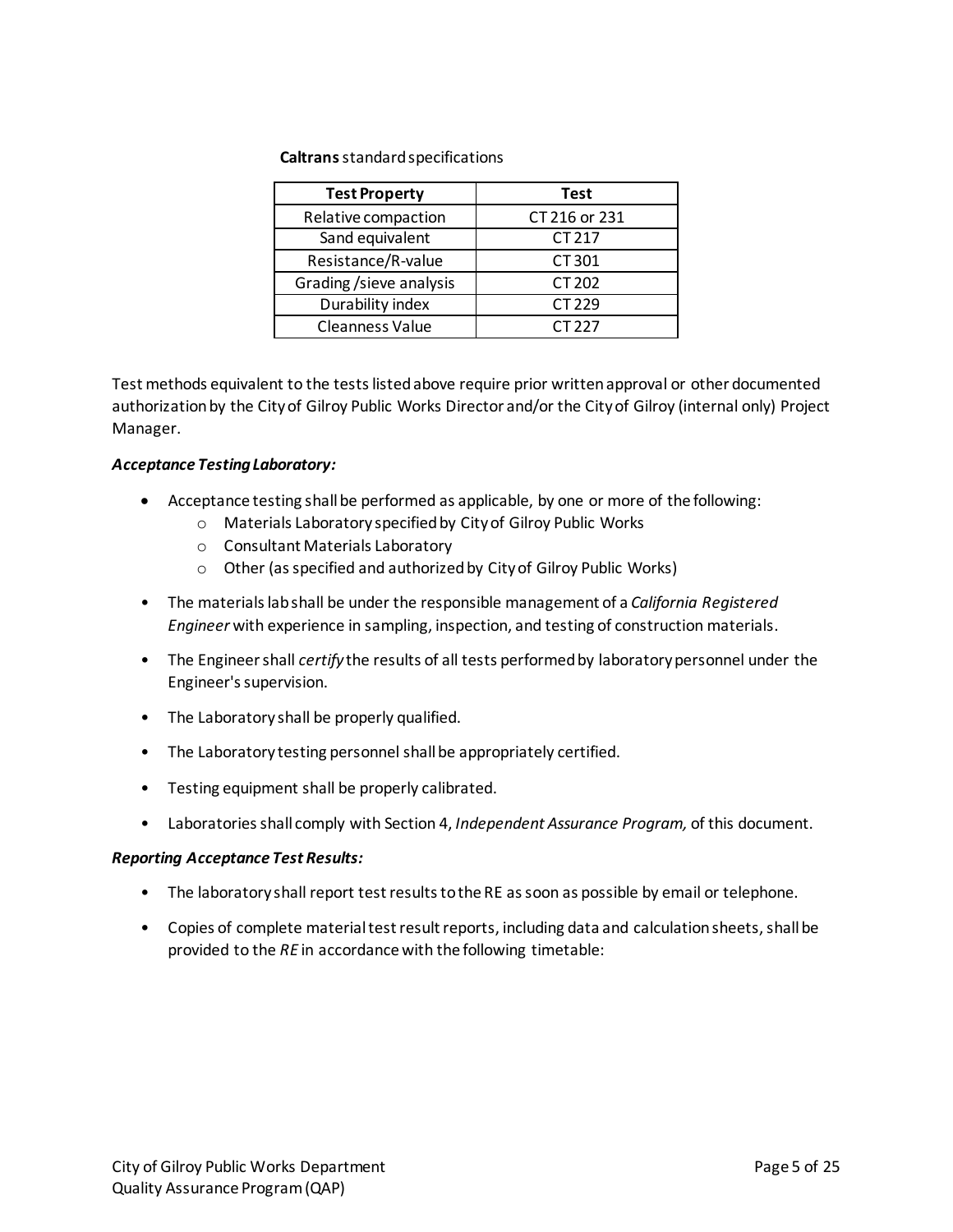#### **Timetable for Providing Full Test Results to the RE**

| If the material is sampled | And the test performed is         | Submit results to RE within |  |
|----------------------------|-----------------------------------|-----------------------------|--|
|                            | Sieve Analysis, or                |                             |  |
| At the material plant      | Sand Equivalent (SE), or          | 24 hours                    |  |
|                            | Cleanness Value (CV)              |                             |  |
|                            | Compaction and/or maximum density | 24 hours                    |  |
|                            | Sieve Analysis, or                |                             |  |
|                            | Sand Equivalent (SE), or          | 72 hours                    |  |
| At the job site            | Cleanness Value (CV)              |                             |  |
|                            | R value, or                       |                             |  |
|                            | <b>Asphalt Extraction</b>         | 96 hours                    |  |

*Hours shown in this table may be reduced as required and/or specified by City of Gilroy Public Works Department via job specification, contract, or other written authorization.*

#### *Acceptance Testing Summary Logs*

- The RE shall maintain a testing summary log for each test method performed more than once on the project (CT 217, CT 202, etc.) and for each salient feature (structure backfill, subgrade, etc.).
- Attachment 2 (or equivalent), *Test Result Summary Log* form shall be used.

The Test Result Summary Log shall include, at minimum, the following:

- Name and ID Number of the Test Method Performed
- Date Tested
- Name of Tester
- Location
- Approximate Quantity of Material Represented by the Test
- Required Passing Result
- Actual Test Result
- Resolution of any Failing Results
- The RE shall use the log to track that:
	- o Sampling is performed at the required frequencies;
	- o Acceptance tests are performed at the required frequencies;
	- o Tester certifications are current and on file; and
	- o all failing tests have been mitigated and documented.

#### *SOURCE INSPECTION AND TESTING:*

• Some manufactured or prefabricated structural materials will be inspected or tested prior to arrival at the jobsite, generally at the manufacturer's location (a.k.a. source inspected.)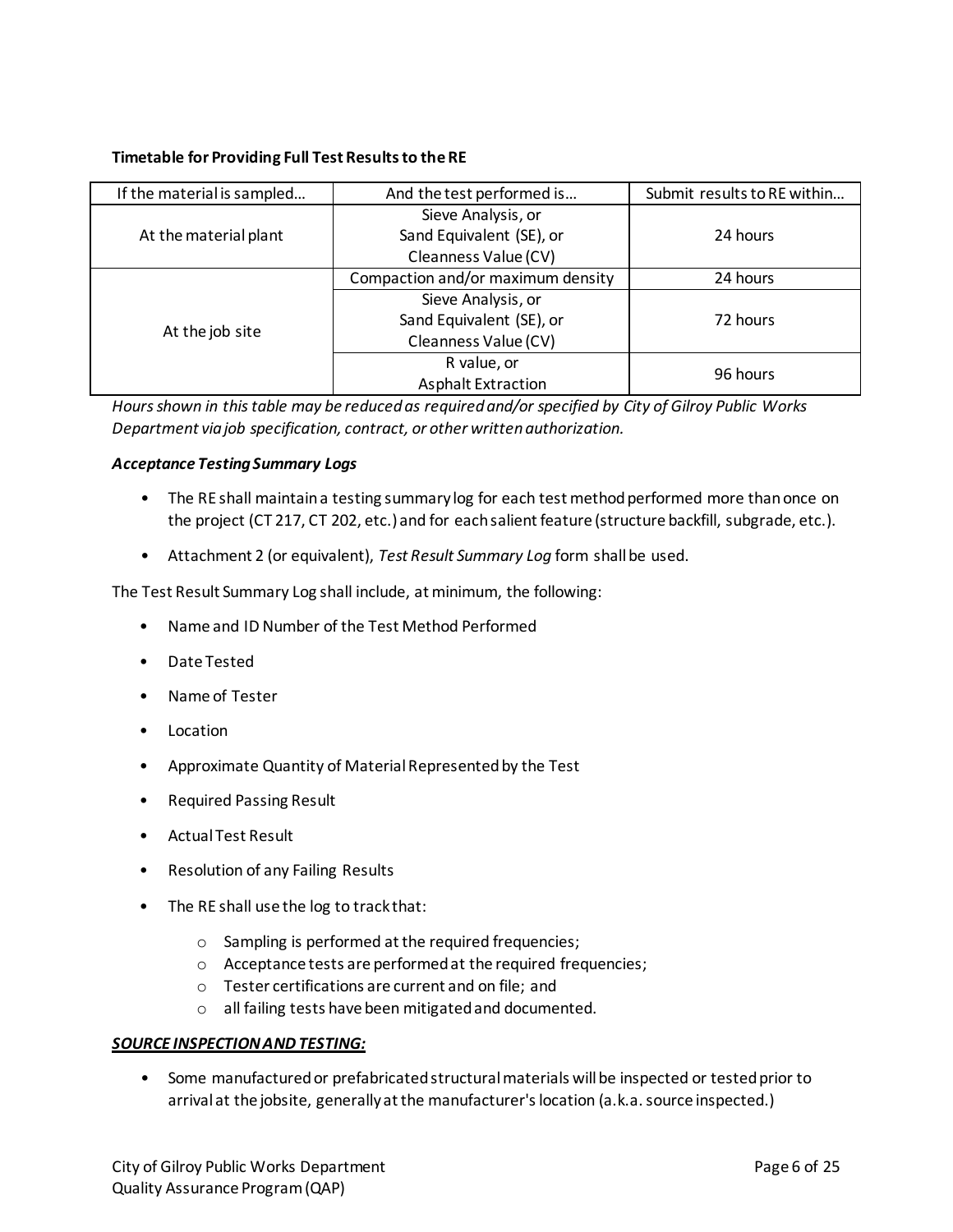- Structural items categorized as "catastrophic consequences of failure" or "significant safety concern" may be source inspected. Materials that might be source inspected include structural steel , precast pre-stressed concrete girders and pilings; RCP greater than 60", joint seals, bearing pads, lighting and signal poles, sign structures, electrical items.
- The RE may reject source inspected material at the job site if deemed not acceptable, including:
	- o Material damage in shipment or installation;
	- $\circ$  Defective material (source inspection is usually a random sampling and may not have checked I 00% of the material.)
- The follow materials laboratories will be used to perform source inspection and testing.
	- o Laboratory specified by City of Gilroy Public Works
	- o Consultant Materials Laboratory
	- o Other (as specified and authorized by City of Gilroy Public Works)

#### *MANUFACTURER'S CERTIFICATES OF COMPLIANCE:*

#### *General:*

- Various manufactured materials may be accepted for incorporation into the work without sampling or testing based on a certificate from the manufacturer.
- Where required by the contract specifications, the contractor shall submit a certificate of compliance.
- Where required by the contract, the contractor shall attach test data or other documents to the certificate of compliance.
- The RE may perform sampling and testing on such materials at any time.
- Certificates of compliance shall:
	- $\circ$  Be submitted by the Contractor before the material is incorporated into the work;
	- o Accompany the material to the job site;
	- o Identify the lot (or heat) number for each lot delivered;
	- o Include the contract number;
	- o Include test data and other documents when required;
	- o State that the material complies with the contract specifications; and
	- o Be signed by the producer of the material.

#### *List of Materials Accepted by Certificate of Compliance:*

- This agency uses one of the following Standard Specifications: Caltrans 2010, Caltrans 2018, or the equivalent (as authorized by City of Gilroy).
- In accordance with the 2010 CTSS, the 2018 CTSS, or the equivalent Standard Specifications, the materials listed in Attachment 3 may be accepted by Certificate of Compliance.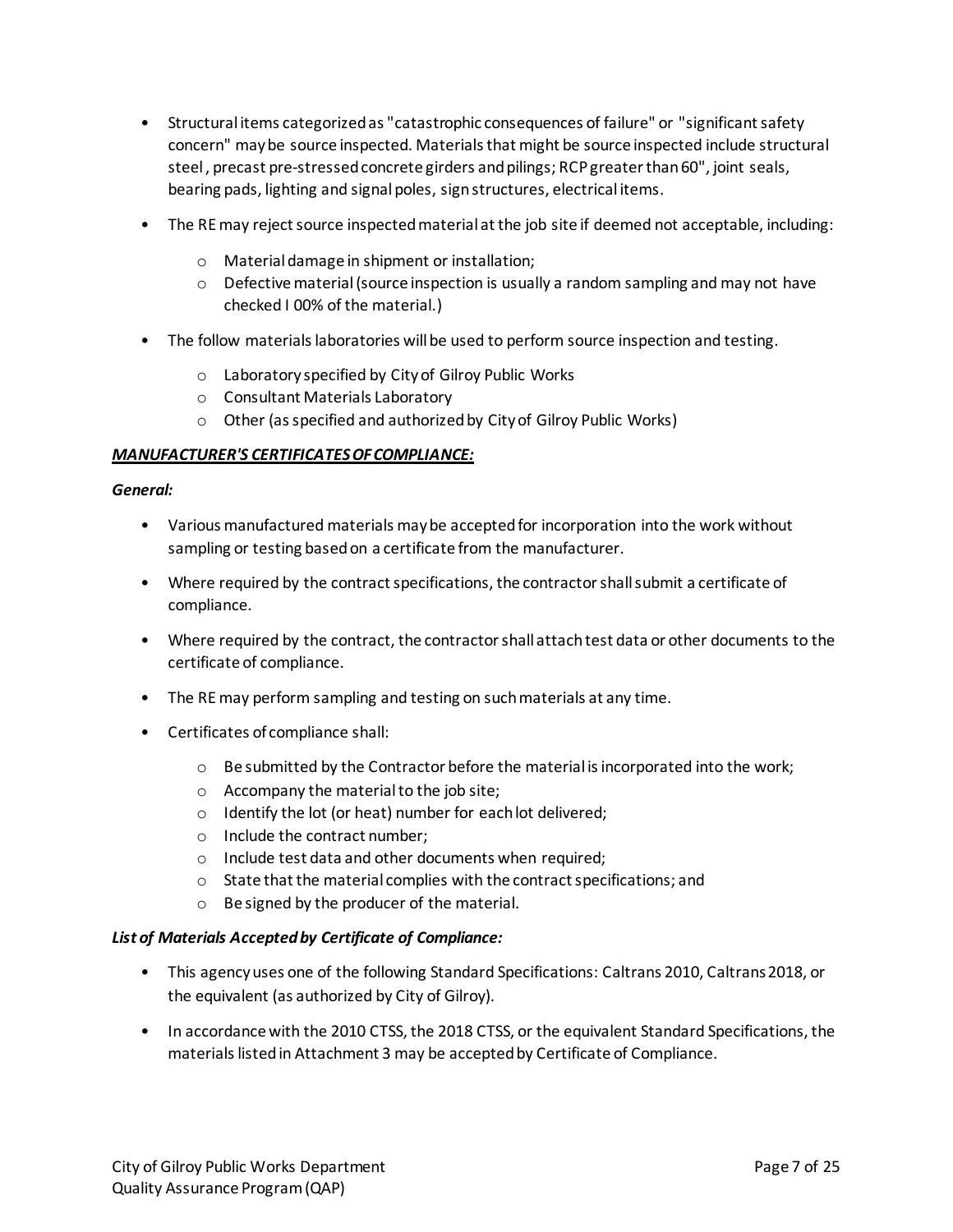• This list may be supplemented or amended by the contract Special Provisions or Technical Provisions.

#### *ACCEPTANCE OF MINOR QUANTITIES WITHOUT TESTING (VISUAL INSPECTION):*

Unless otherwise specified in the contract or by the City of Gilroy, visual inspection shall be used for acceptance. Larger or structural type projects shall all require acceptance testing as specified herein.

# <span id="page-7-0"></span>4. INDEPENDENT ASSURANCE PROGRAM

## *GENERAL:*

- The IA program shall verify that:
	- o Sampling and testing procedures are being performed correctly
	- $\circ$  All AT performed on the project uses qualified laboratory and certified testing personnel.
	- o All testing equipment is in good condition and properly calibrated.
- A complete review of AT shall be performed by IA program personnel, or an independent materials laboratory chosen by the agency, when unresolved discrepancies related to poor correlation between acceptance tester's results and other test results occur.
- The IA program duties, including certification of testers and qualification of lab, shall be executed by:
	- o Local Agency designated IA person (this person shall not perform any AT)
	- o Caltrans (for CT test methods only)
	- o Consultant (this consultant shall be different from AT consultant)
- IA shall be performed on every type of materials test required for the project.
- IA samples and tests shall *not* be used for determining compliance with contract requirements.

#### *LABORATORY QUALIFICATION:*

- The AT materials laboratory shall participate and comply with one or more of the following Correlation Testing Programs:
	- o AASHTO Materials Reference Laboratory (AMRL)
	- o Cement and Concrete Reference Laboratory (CCRL)
	- o Caltrans' Reference Samples Program (RSP)
- The AT Laboratory qualification shall occur *annually.*
- A copy of the current laboratory qualification shall be kept in the project records.

#### *TESTER CERTIFICATION:*

• Sampling and testing personnel shall be certified for a maximum of two years by one or more of the following Personnel Certification Programs: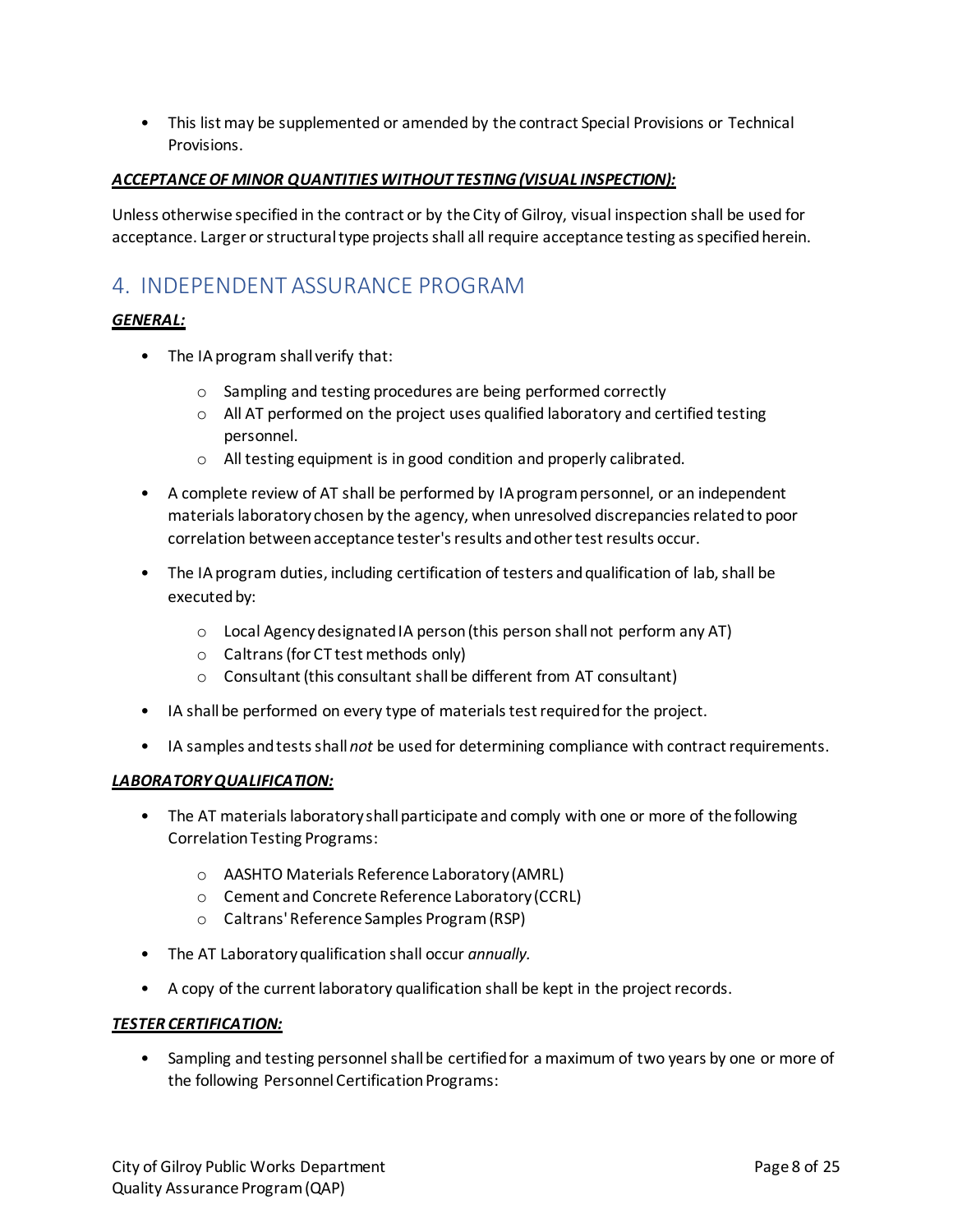- o CT Materials Engineer and/or CT METS IA Representative (for CT tests only)
- o American Concrete Institute
- o National Institute of Certification of Engineering Technologies
- o Other nationally recognized organization
- o City designated and qualified IA person (IA person may not perform AT)
- o A consultant lab qualified for such purposes.
- Proficiency tests shall be performed for testers to be certified on Sieve Analysis, Sand Equivalent, and Cleanness Value tests. All other types shall be witness tests.
- A copy of each tester's current and applicable certifications shall be kept in the project files.

## *EQUIPMENT CERTIFICATIONCALIBRATION:*

- Laboratory testing equipment shall be:
	- o Capable of performing the tests required.
	- o Be in good working order.
	- o Be calibrated at least once each year.
	- $\circ$  Be calibrated by impartial means using devises of accuracy traceable to the National Institute of Standards and Technology.
	- $\circ$  Have a decal firmly affixed to each piece of equipment showing the date of the last calibration.

# <span id="page-8-0"></span>5. RESIDENT ENGINEER'S CERTIFICATION OF PROJECT MATERIALS

- The RE shall complete and sign LAPM Exhibit 17-G, "Materials Certificate" of the Local Assistance Procedures Manual (LAPM), upon completion of a federal-aid project.
- The form shall *explain and justify* all materials incorporated into the work which did not conform to specifications, including changes by virtue of contract change orders.
- The form shall be filed in the project records.
- The form shall be included in the Report of Expenditures submitted to the Caltrans District Local Assistance Engineer.

# <span id="page-8-1"></span>6. PROJECT QAP RECORDS

- Each project shall have the quality assurance documents on file, organized, and indexed in the following categories:
	- o Copy of Quality Assurance Plan
	- o Certificate of Proficiency Testers and Samplers (Exhibit 16-D)
	- o Certificate of Qualification for Testing Laboratory. See Caltrans website: <https://dot.ca.gov/programs/engineering-services/independent-assurance-program>
	- o Notice of Materialsto be Used (Exhibit 16-I)
	- o Acceptance Testing Summary Logs and Test Results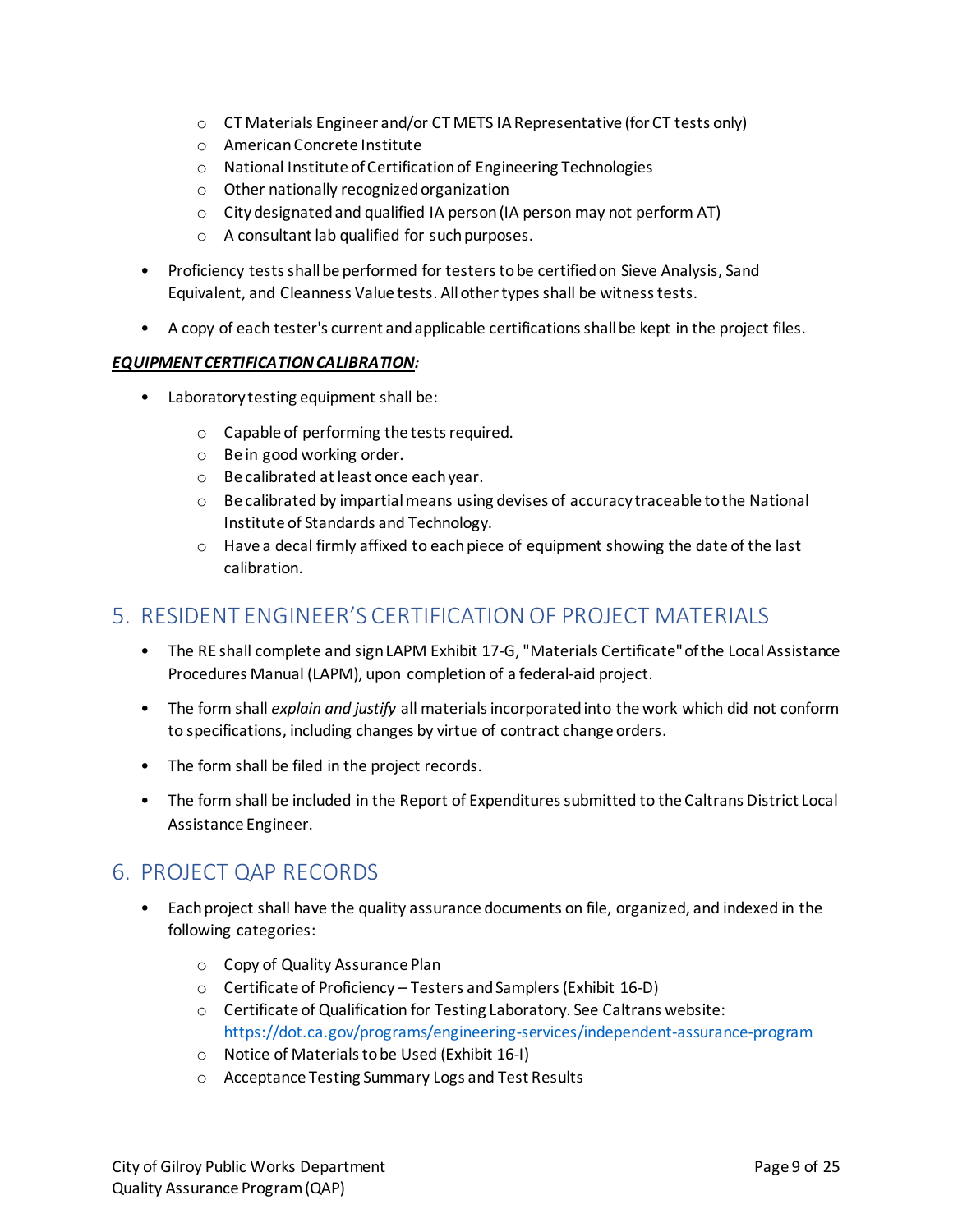- o Certificates of Compliance, including Buy American Certificates
- o Source inspection records and reports.
- o Materials Certification (Exhibit 17-G)
- All project records shall be available in a single location for inspection by auditors and reviewers:
	- o At any time during the project
	- o For three years following the date of final project voucher.

# <span id="page-9-0"></span>7. ATTACHMENTS

- 1. Sampling and Testing Frequency Table for Projects Off the State Highway System
- 2. Test Results Summary Log
- 3. Materials Requiring a Certificate of Compliance per 2018 Caltrans Standard Specifications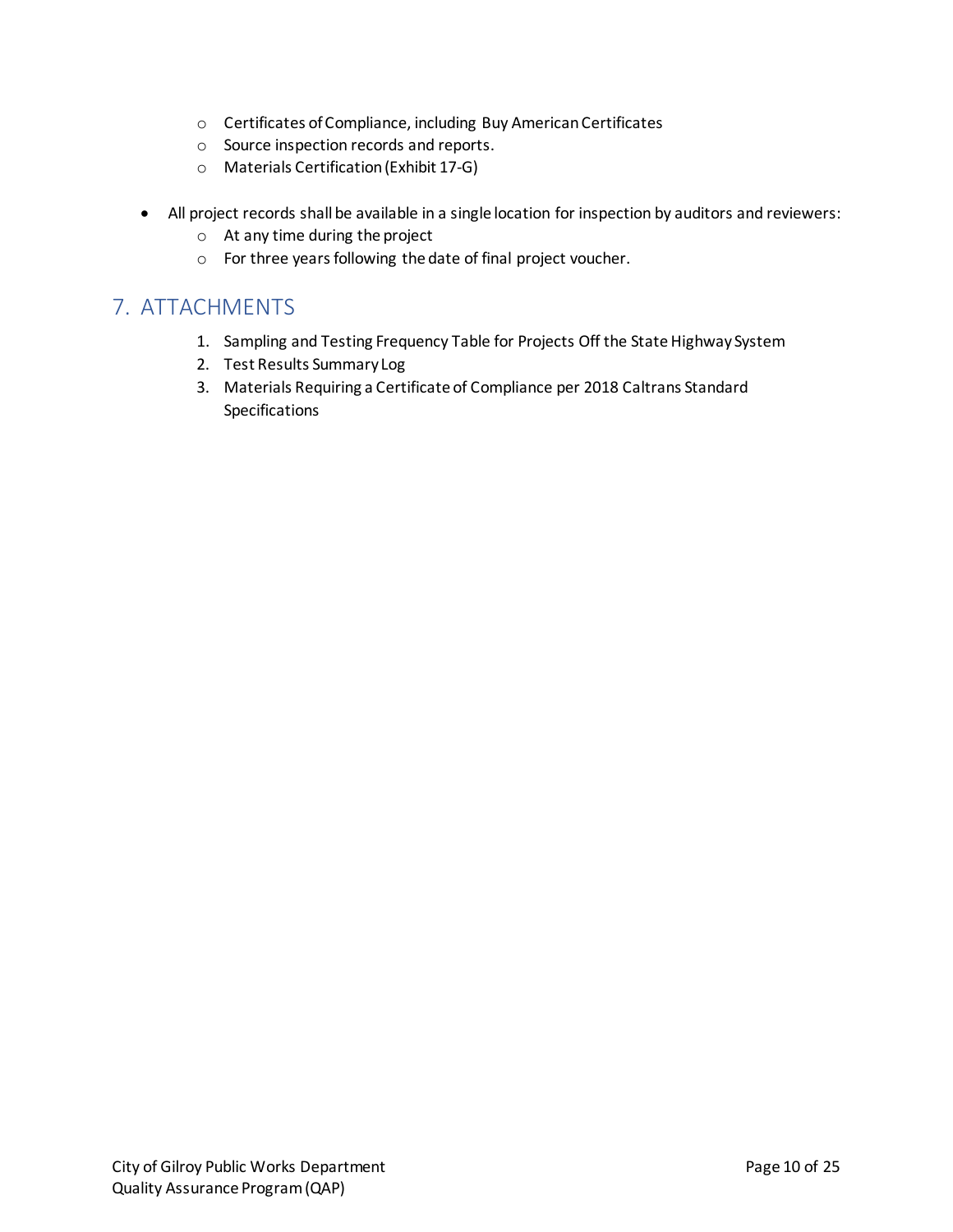## Attachment 1

Sampling and Testing Frequency Tables for Projects Off the State Highway System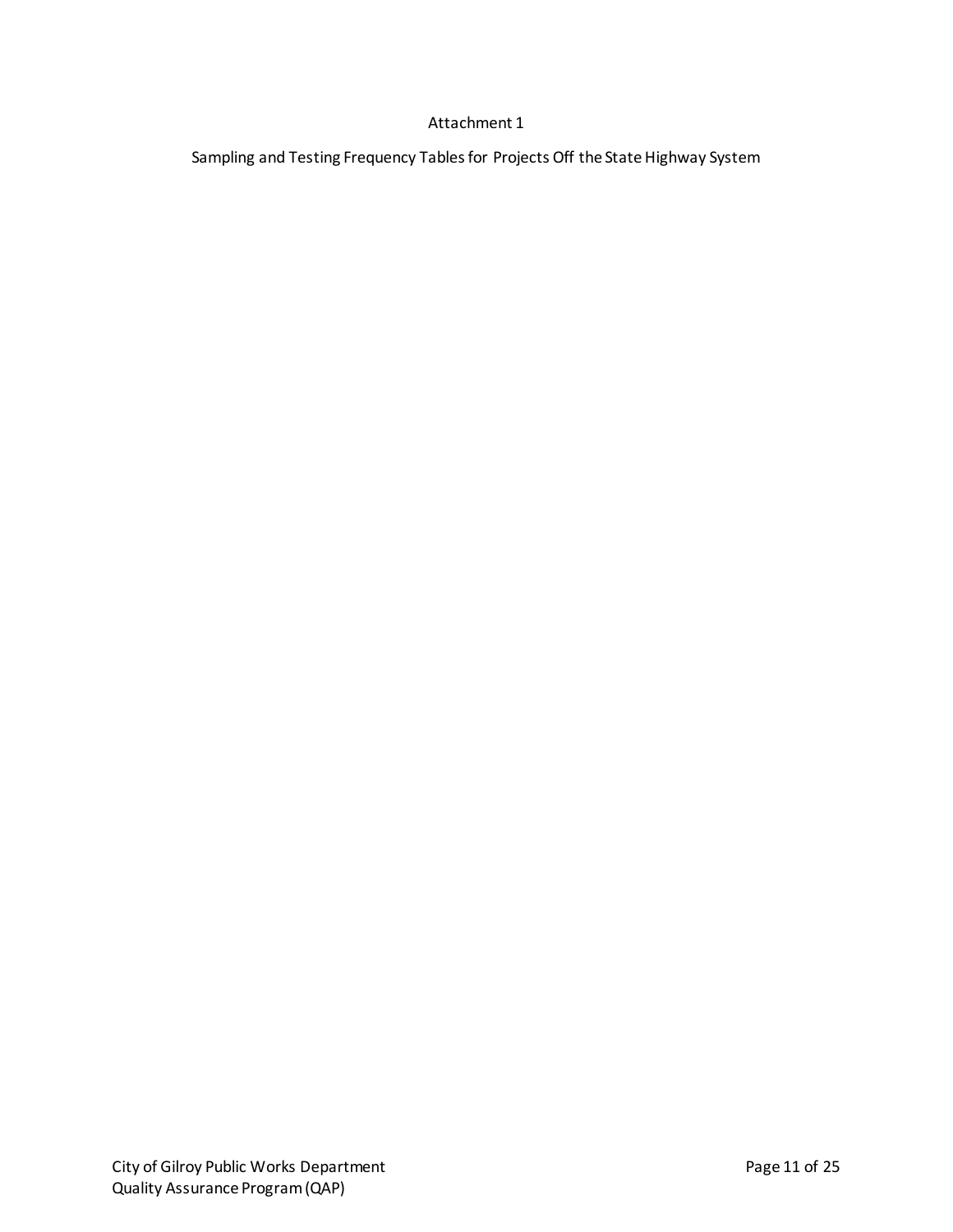# **Sampling and Testing Frequency Table** *for projects OFF the State Highway System*

## **HOT MIX ASPHALT (HMA) / ASPHALT CONCRETE (AC)**

| <b>Quality Characteristic</b>                                        | <b>Test Method</b>                      | <b>Minimum Sampling and Testing Frequency</b>                                                                   | <b>Location/Time of Sampling</b>  |  |
|----------------------------------------------------------------------|-----------------------------------------|-----------------------------------------------------------------------------------------------------------------|-----------------------------------|--|
| Aggregate Gradation (Sieve)<br>CT 202                                |                                         |                                                                                                                 |                                   |  |
| Sand Equivalent                                                      | CT 217                                  | 1 per 1000 tons or part thereof; min. 1 per day during<br>production/placement of at least 300 tons per day     | At plant per CT 125 (a)           |  |
| Asphalt Binder Content                                               | CT 382                                  |                                                                                                                 | Loose mix behind paver per CT 125 |  |
| In-Place Density and Relative Compaction<br>(Nuclear)                | Nuclear (b)<br>CT 375 or ASTM D2950 (c) | 1 per 1000 tons or part thereof; min. 1 per day during<br>production/placement of at least 300 tons per day (b) | Random locations per CT 375 (c)   |  |
| Theoretical Maximum Specific Gravity<br>CT 309<br>and Density (Rice) |                                         |                                                                                                                 |                                   |  |
| <b>HMA Moisture Content</b>                                          | CT 226 or CT 370                        | 1 per day during production/<br>placement of at least 300 tons per day                                          | Loose mix behind paver per CT 125 |  |
| Stabilometer Value (d)                                               | CT 366                                  |                                                                                                                 |                                   |  |
| Asphalt Binder                                                       | Sample per Section 92                   | Sample 1 min. per day for production over 300 tons<br>per day; see (f) regarding testing                        | At plant per CT 125               |  |
| <b>Smoothness</b>                                                    | 12-foot straightedge                    | As necessary to confirm contract compliance                                                                     | Final pavement surface            |  |

(a) Exact tonnage of sample location to be determined by Random Sampling Plans

(b) Compaction determined by Nuclear Density Device. Core testing required if compaction fails the nuclear test.

- (c) Correlation between core densities and nuclear device required only if compaction fails the nuclear test.
- (d) Report the average of 3 tested briquettes from a single split source.

(e) Use CT 309 to determine maximum theoretical density in lieu of CT 367 calculated maximum theoretical density.

(f) No testing required unless warranted by concern; sample and store until completion of project.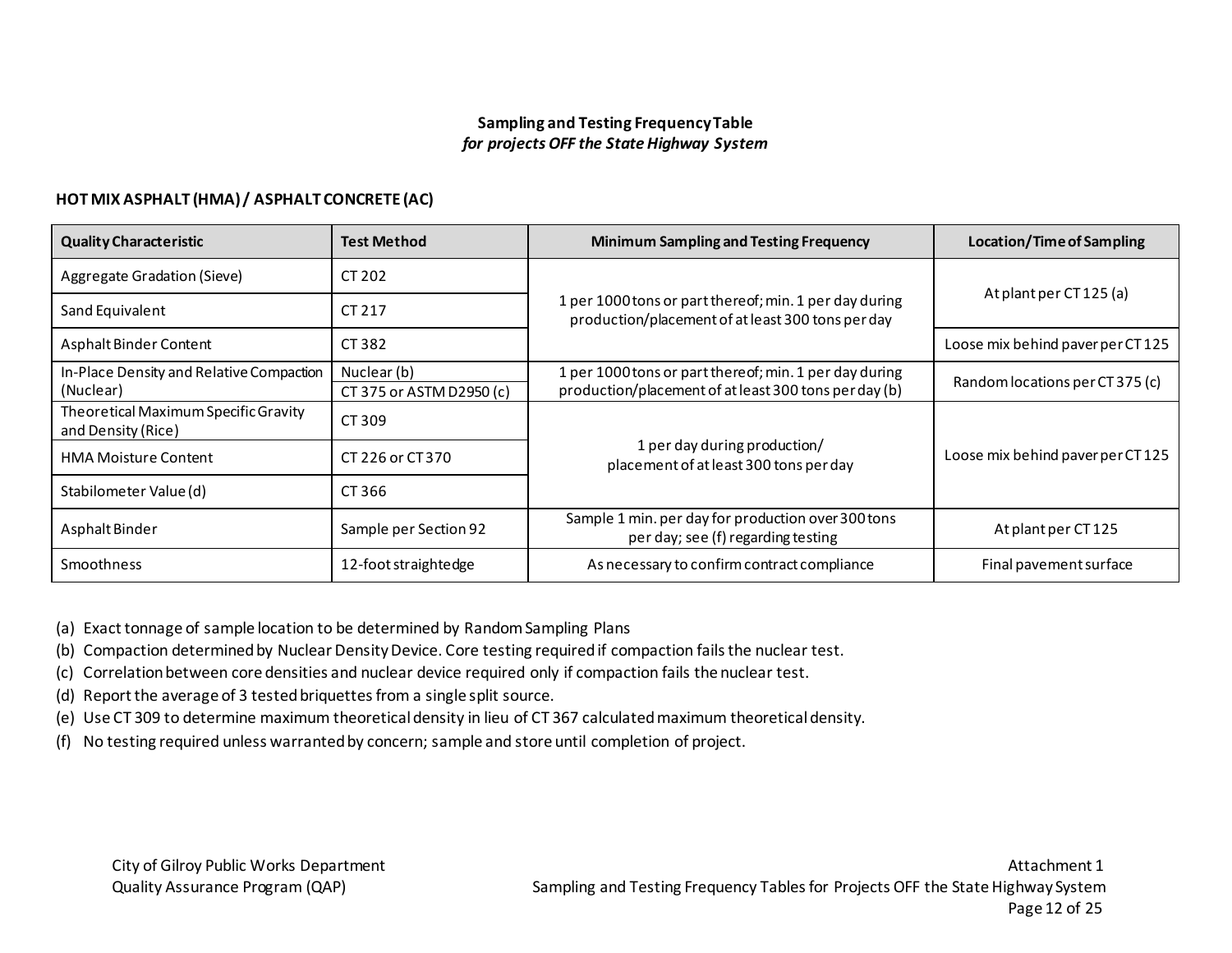# **SUBGRADE (DISTURBED BASEMENT SOIL) OR EMBANKMENT**

| <b>Quality Characteristic</b><br><b>Test Method</b> |               | <b>Minimum Sampling and Testing Frequency</b>                                                                            | Location/Time of Sampling                                                      |
|-----------------------------------------------------|---------------|--------------------------------------------------------------------------------------------------------------------------|--------------------------------------------------------------------------------|
| Maximum Density and Relative<br>Compaction          | CT 216/CT 231 | 1 min. test per 5000 sq. ft. under vehicle traveled way and<br>shoulder; 1 min. test per 300 linear foot under side walk | Random locations as determined by<br>the Engineer in place after<br>compaction |

## **AGGREGATE BASES AND SUBBASES, IMPORTED BORROW**

| <b>Test Method</b><br><b>Quality Characteristic</b>         |        | <b>Minimum Sampling and Testing Frequency</b> | Location/Time of Sampling                                                      |  |
|-------------------------------------------------------------|--------|-----------------------------------------------|--------------------------------------------------------------------------------|--|
| Sieve Analysis<br>CT 202                                    |        |                                               | Sample from site stockpile/plant                                               |  |
| R-Value                                                     | CT 301 | 1 min. test per material source               | prior to placement<br>Loose mix behind paver per CT125                         |  |
| Sand Equivalent                                             | CT 217 |                                               |                                                                                |  |
| Maximum Density and Relative<br>CT 216/CT 231<br>Compaction |        | 1 min. test per 5000 sq. ft.                  | Random locations as determined by<br>the Engineer in place after<br>compaction |  |

## **STRUCTURE BACKFILL, SELECT BACKFILL**

| <b>Quality Characteristic</b>              | <b>Test Method</b> | <b>Minimum Sampling and Testing Frequency</b> | Location/Time of Sampling                                                      |  |
|--------------------------------------------|--------------------|-----------------------------------------------|--------------------------------------------------------------------------------|--|
| CT 202<br>Sieve Analysis                   |                    |                                               | Sample from site stockpile/plant                                               |  |
| R-Value                                    | CT 301             | 1 min. test per material source               | prior to placement                                                             |  |
| Sand Equivalent                            | CT 217             |                                               | Loose mix behind paver per CT125                                               |  |
| Maximum Density and Relative<br>Compaction | CT 216/CT 231      | 1 min. test per 2 vertical lifts of placement | Random locations as determined by<br>the Engineer in place after<br>compaction |  |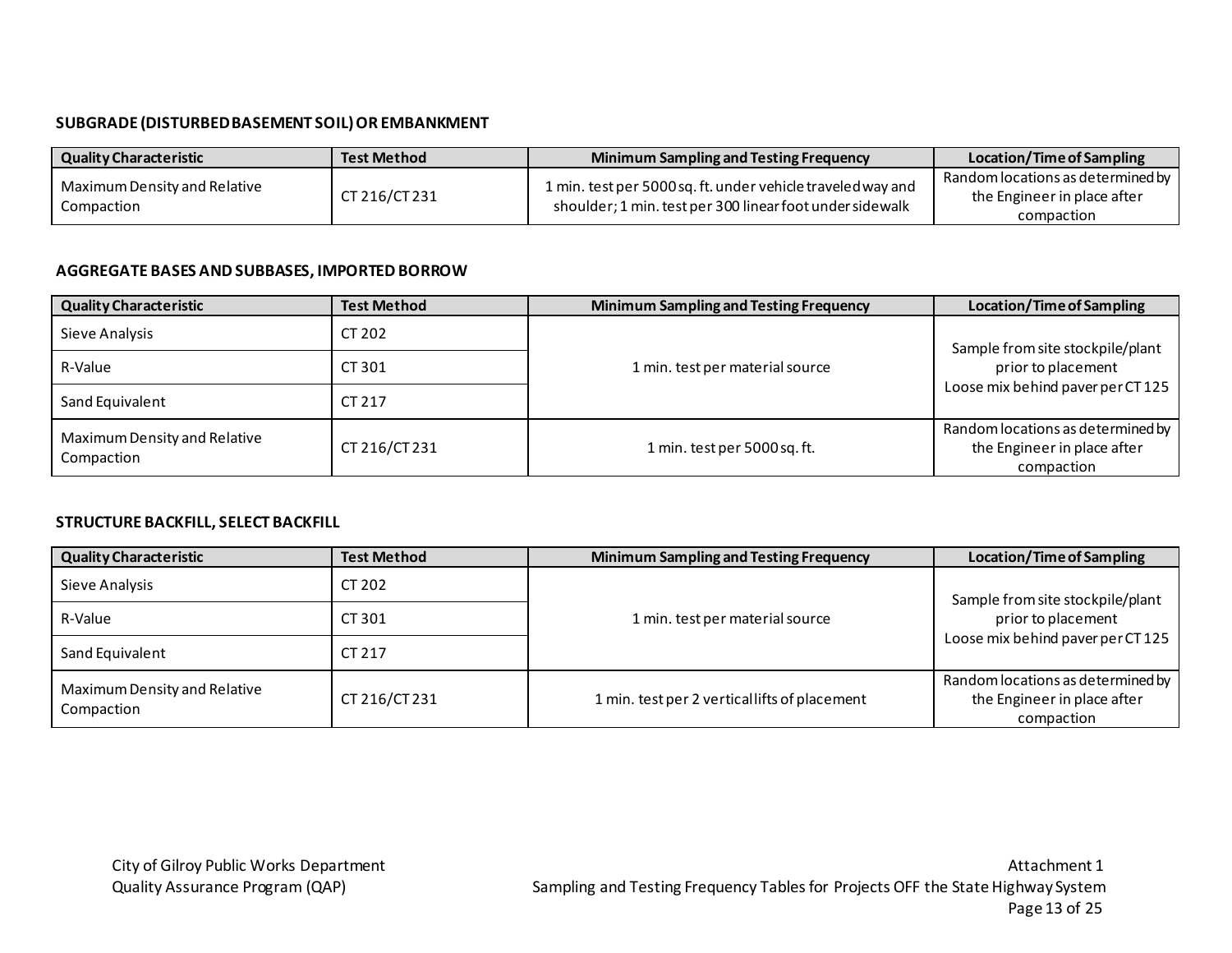# **PORTLAND CEMENT CONCRETE (PCC) – STRUCTURAL AND SIGNAL/LIGHTING FOUNDATIONS**

| <b>COARSE AGGREGATE</b>       |                    |                                                                                                                       |                                  |  |
|-------------------------------|--------------------|-----------------------------------------------------------------------------------------------------------------------|----------------------------------|--|
| <b>Quality Characteristic</b> | <b>Test Method</b> | <b>Minimum Sampling and Testing Frequency</b>                                                                         | Location/Time of Sampling        |  |
| Sieve Analysis                | CT 202             | 1 min. test per 500 cu ydsand per each material source; 1<br>min. test on smaller projects; if bridge, 1 min. set per | Sample from site stockpile/plant |  |
| Cleanness Value               | CT 227             | separate pour per abutment/pier/deck.                                                                                 | prior to placement               |  |

# **PORTLAND CEMENT CONCRETE (PCC) – STRUCTURAL AND SIGNAL/LIGHTING FOUNDATIONS**

| <b>FINE AGGREGATE</b>         |                    |                                                                                                   |                                  |  |
|-------------------------------|--------------------|---------------------------------------------------------------------------------------------------|----------------------------------|--|
| <b>Quality Characteristic</b> | <b>Test Method</b> | <b>Minimum Sampling and Testing Frequency</b>                                                     | Location/Time of Sampling        |  |
| Sieve Analysis                | CT 202             | 1 min. test per 500 cu ydsand per each material source; 1                                         | Sample from site stockpile/plant |  |
| Sand Equivalent               | CT 217             | min. test on smaller projects; if bridge, 1 min. set per<br>separate pour per abutment/pier/deck. | prior to placement               |  |

# **PORTLAND CEMENT CONCRETE (PCC) – STRUCTURAL AND SIGNAL/LIGHTING FOUNDATIONS**

| <b>WET MIX</b>                |                     |                                                                                           |                             |
|-------------------------------|---------------------|-------------------------------------------------------------------------------------------|-----------------------------|
| <b>Quality Characteristic</b> | <b>Test Method</b>  | <b>Minimum Sampling and Testing Frequency</b>                                             | Location/Time of Sampling   |
| Slump/Penetration             | CT 533<br>2 per day |                                                                                           |                             |
| CT 539/540<br>Cylinders       |                     | 1 min. set of 3 per day; if bridge, 1 min. set per separate pour<br>of abutment/pier/deck | Sample from truck/work site |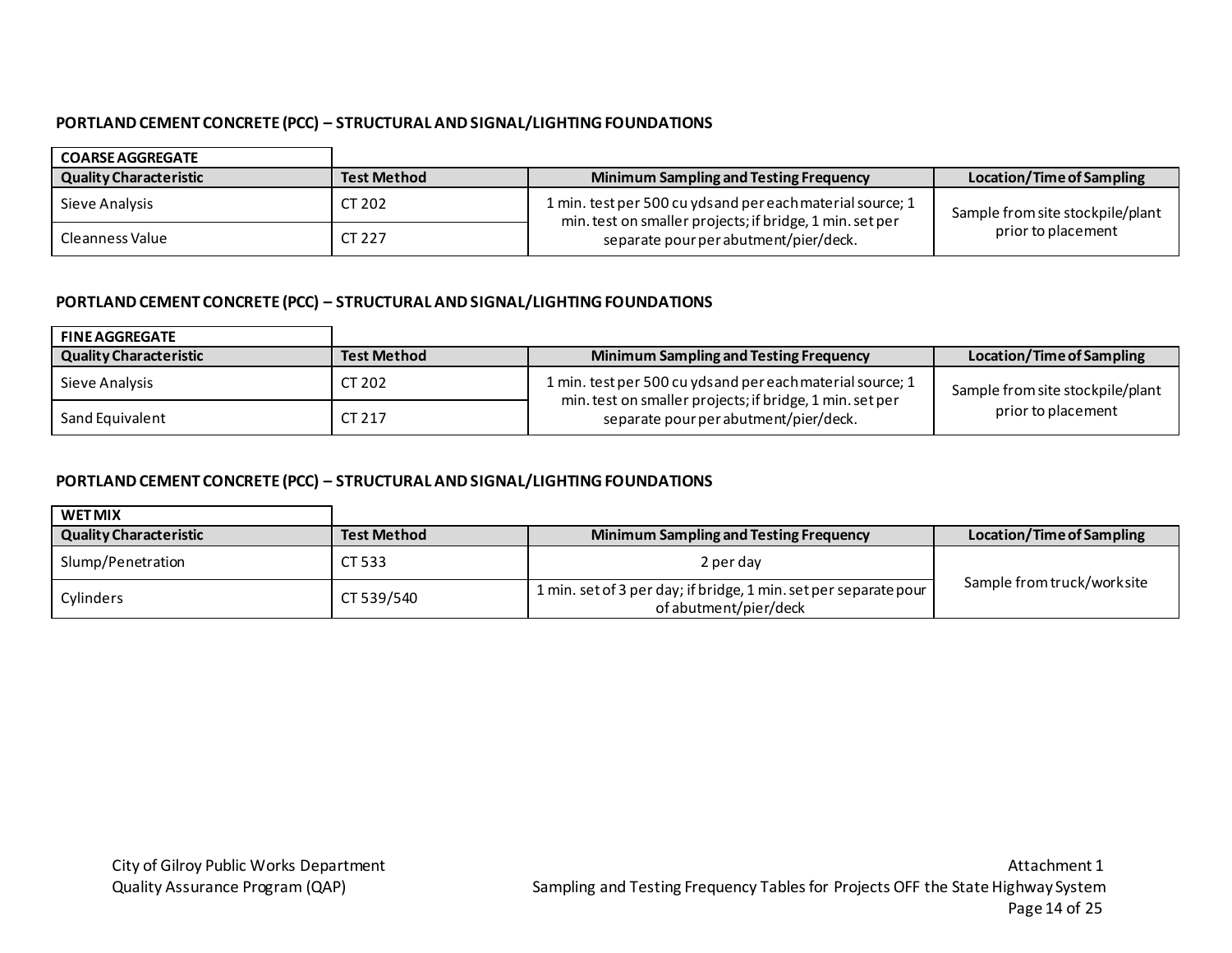#### Attachment 2

Test Result Summary Log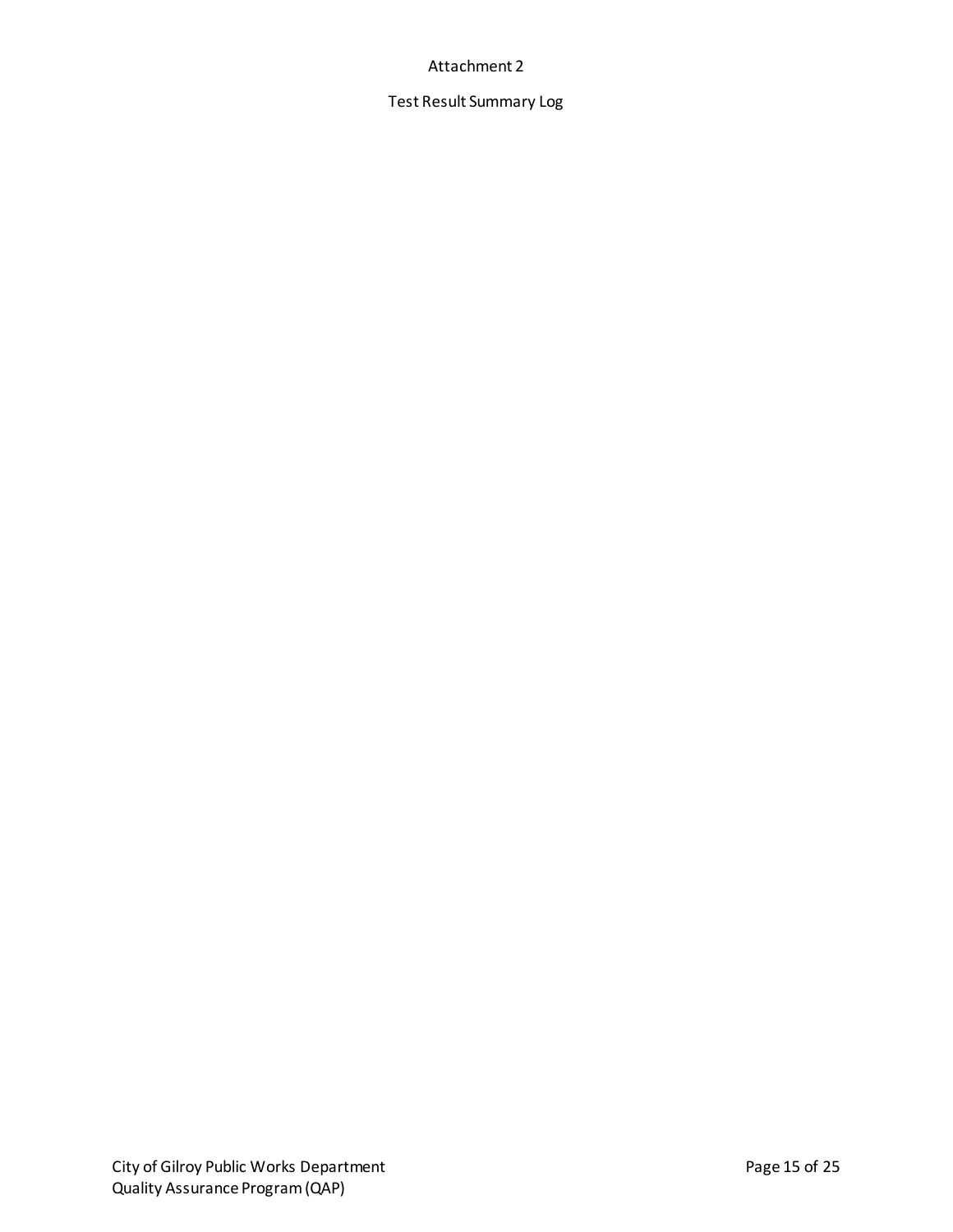#### Test Result Summary Log

Test Method Name and Number:

Project Name: Contract Number:

|                 |                 | Name of Tester/Company |              | Production                           |                                       |                     | <b>Test Results</b> |           | Remarks                                                                                |
|-----------------|-----------------|------------------------|--------------|--------------------------------------|---------------------------------------|---------------------|---------------------|-----------|----------------------------------------------------------------------------------------|
| Test<br>Number  | Date<br>Sampled | Tester Cert on File?   | $\checkmark$ | Location (stations,<br>depths, etc.) | Production<br>Quantity<br>Represented | Required<br>Results | Actual<br>Result    | Pass/Fail | Include action taken for any<br>failing test result; note test<br>number of any retest |
| $\mathbf{1}$    |                 |                        |              |                                      |                                       |                     |                     |           |                                                                                        |
| $\overline{2}$  |                 |                        |              |                                      |                                       |                     |                     |           |                                                                                        |
| $\mathbf{3}$    |                 |                        |              |                                      |                                       |                     |                     |           |                                                                                        |
| $\pmb{4}$       |                 |                        |              |                                      |                                       |                     |                     |           |                                                                                        |
| $\mathsf S$     |                 |                        |              |                                      |                                       |                     |                     |           |                                                                                        |
| $\overline{6}$  |                 |                        |              |                                      |                                       |                     |                     |           |                                                                                        |
| $\overline{7}$  |                 |                        |              |                                      |                                       |                     |                     |           |                                                                                        |
| $\,8\,$         |                 |                        |              |                                      |                                       |                     |                     |           |                                                                                        |
| $9\,$           |                 |                        |              |                                      |                                       |                     |                     |           |                                                                                        |
| 10              |                 |                        |              |                                      |                                       |                     |                     |           |                                                                                        |
| 11              |                 |                        |              |                                      |                                       |                     |                     |           |                                                                                        |
| 12              |                 |                        |              |                                      |                                       |                     |                     |           |                                                                                        |
| 13              |                 |                        |              |                                      |                                       |                     |                     |           |                                                                                        |
| 14              |                 |                        |              |                                      |                                       |                     |                     |           |                                                                                        |
| 15              |                 |                        |              |                                      |                                       |                     |                     |           |                                                                                        |
| 16              |                 |                        |              |                                      |                                       |                     |                     |           |                                                                                        |
| 17              |                 |                        |              |                                      |                                       |                     |                     |           |                                                                                        |
| 18              |                 |                        |              |                                      |                                       |                     |                     |           |                                                                                        |
| 19              |                 |                        |              |                                      |                                       |                     |                     |           |                                                                                        |
| $\overline{20}$ |                 |                        |              |                                      |                                       |                     |                     |           |                                                                                        |
| $\overline{21}$ |                 |                        |              |                                      |                                       |                     |                     |           |                                                                                        |
| 22              |                 |                        |              |                                      |                                       |                     |                     |           |                                                                                        |
| $\overline{23}$ |                 |                        |              |                                      |                                       |                     |                     |           |                                                                                        |
| 24              |                 |                        |              |                                      |                                       |                     |                     |           |                                                                                        |
| $\overline{25}$ |                 |                        |              |                                      |                                       |                     |                     |           |                                                                                        |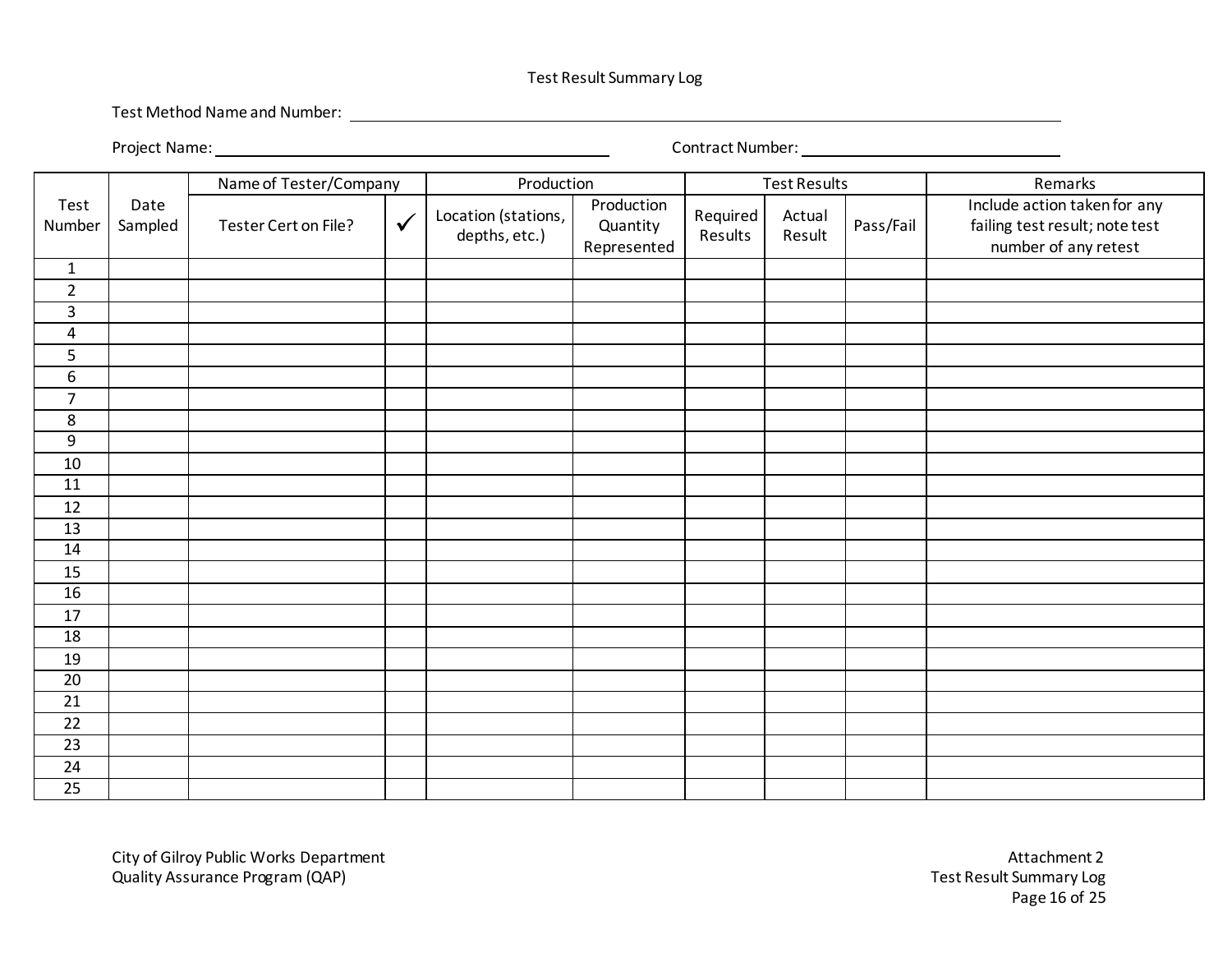#### Attachment 3

For Addendum via reference, use one or more of the following:

- A. 2010 Caltrans Standard Specifications
- B. 2018 Caltrans Standard Specifications
- C. Equivalent as authorized by City of Gilroy via specification, contract, or other written authorization/approval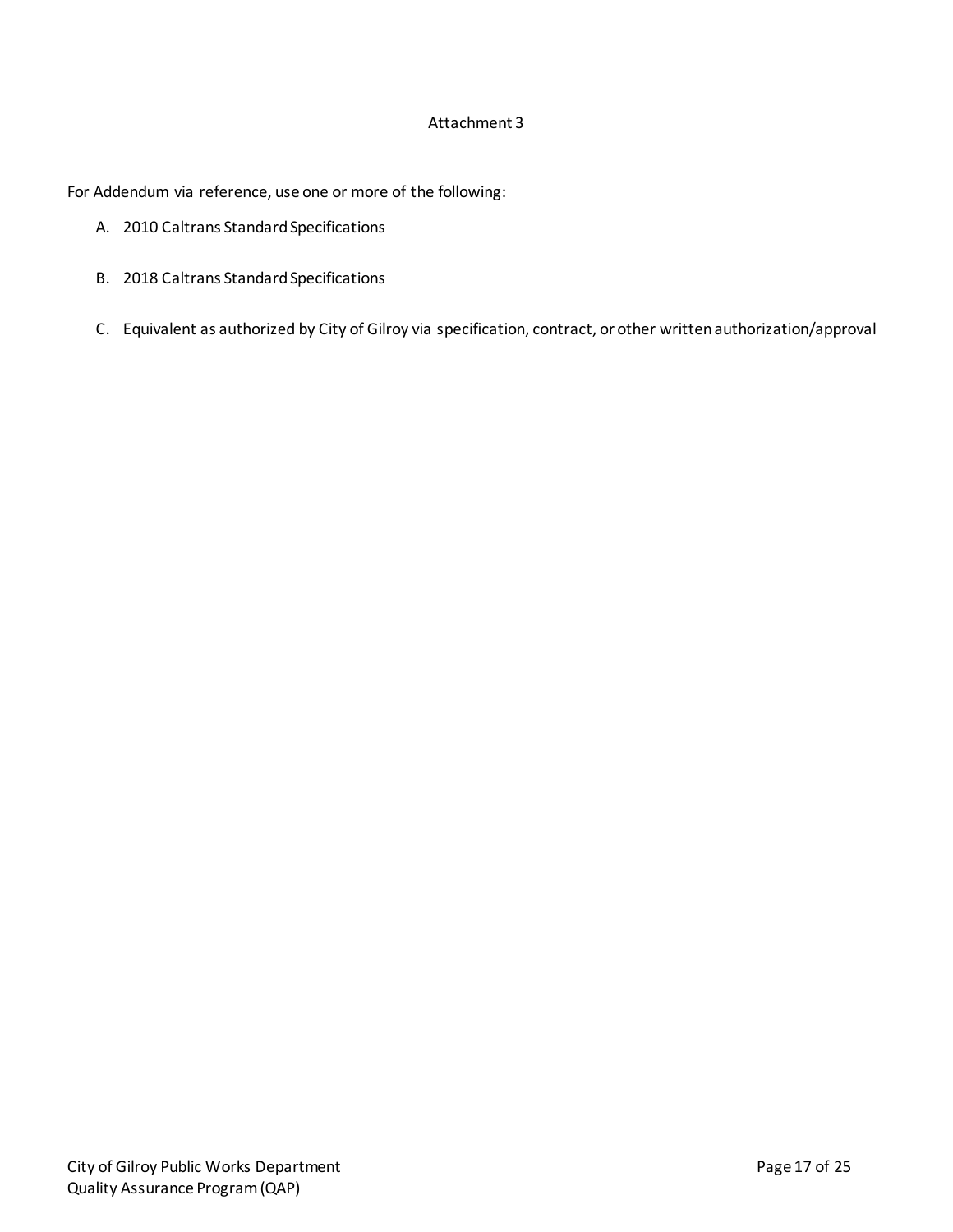| <b>Caltrans 2018 Standard</b><br><b>Specifications</b> | <b>Material</b>                             | Additional Info and/or<br>Attachments Required* |
|--------------------------------------------------------|---------------------------------------------|-------------------------------------------------|
|                                                        | 6-1.04 BUY AMERICA                          |                                                 |
| 6-1.04B                                                | Crumb rubber                                | COC                                             |
| 6-1.04C                                                | Steel and iron materials                    | COC + cert. mill test reports                   |
|                                                        | <b>11-2 WELDING QUALITY CONTROL</b>         |                                                 |
| 11-2.03D                                               | Welding                                     | COC                                             |
|                                                        | <b>12-3 TEMP. TRAFFIC CONTROL DEVICES</b>   |                                                 |
| $12 - 3.03A(3)$                                        | Plastic traffic drums                       | COC                                             |
| $12 - 3.20A(3)$                                        | Type K temporary railing                    | $\overline{\text{coc}}$                         |
| $12 - 3.23A(3)$                                        | Attenuator                                  | $\overline{\text{coc}}$                         |
| $12 - 3.32A(3)$                                        | Portable CMS                                | COC                                             |
|                                                        | <b>13-2 WATER POLLUTION CONTROL PROGRAM</b> |                                                 |
|                                                        | <b>13-9 TEMP. CONCRETE WASHOUTS</b>         |                                                 |
| 13-9.01C                                               | Fabric bags for gravel-filled bags          | $\overline{\text{coc}}$                         |
|                                                        | Plastic liner                               | COC                                             |
|                                                        | <b>13-10 TEMP. LINEAR SEDIMENT BARRIERS</b> |                                                 |
| 13-10.01C                                              | Fiber rolls                                 | COC                                             |
|                                                        | Silt fence fabrics                          | COC                                             |
|                                                        | Sediment filter bags                        | $\overline{\text{coc}}$                         |
|                                                        | Foam barriers                               | COC                                             |
|                                                        | Fabric for gravel-filled bags               | COC                                             |
|                                                        | 16-2.03 TEMP. HIGH-VISIBILITY FENCES        |                                                 |
| 16-2.03A(3)                                            | High-visibility fabric                      | COC                                             |
|                                                        | <b>18 DUST PALLIATIVES</b>                  |                                                 |
| 18-1.01C                                               | Dust suppressant                            | $\overline{c}$ oc                               |
|                                                        | Dust control binders                        | $\frac{1}{2}$                                   |
|                                                        | Fibers                                      | $\overline{c}$ oc                               |
|                                                        | <b>20 LANDSCAPE</b>                         |                                                 |
|                                                        | 20-2 IRRIGATION                             |                                                 |
| $20 - 2.08A(3)$                                        | Polyethylene pipe                           | $\frac{1}{2}$                                   |
|                                                        | Plastic pipe supply line                    | $\overline{c}$                                  |

Exhibit 16-T1: Materials Requiring a Certificate of Compliance per 2018 Caltrans Standard Specifications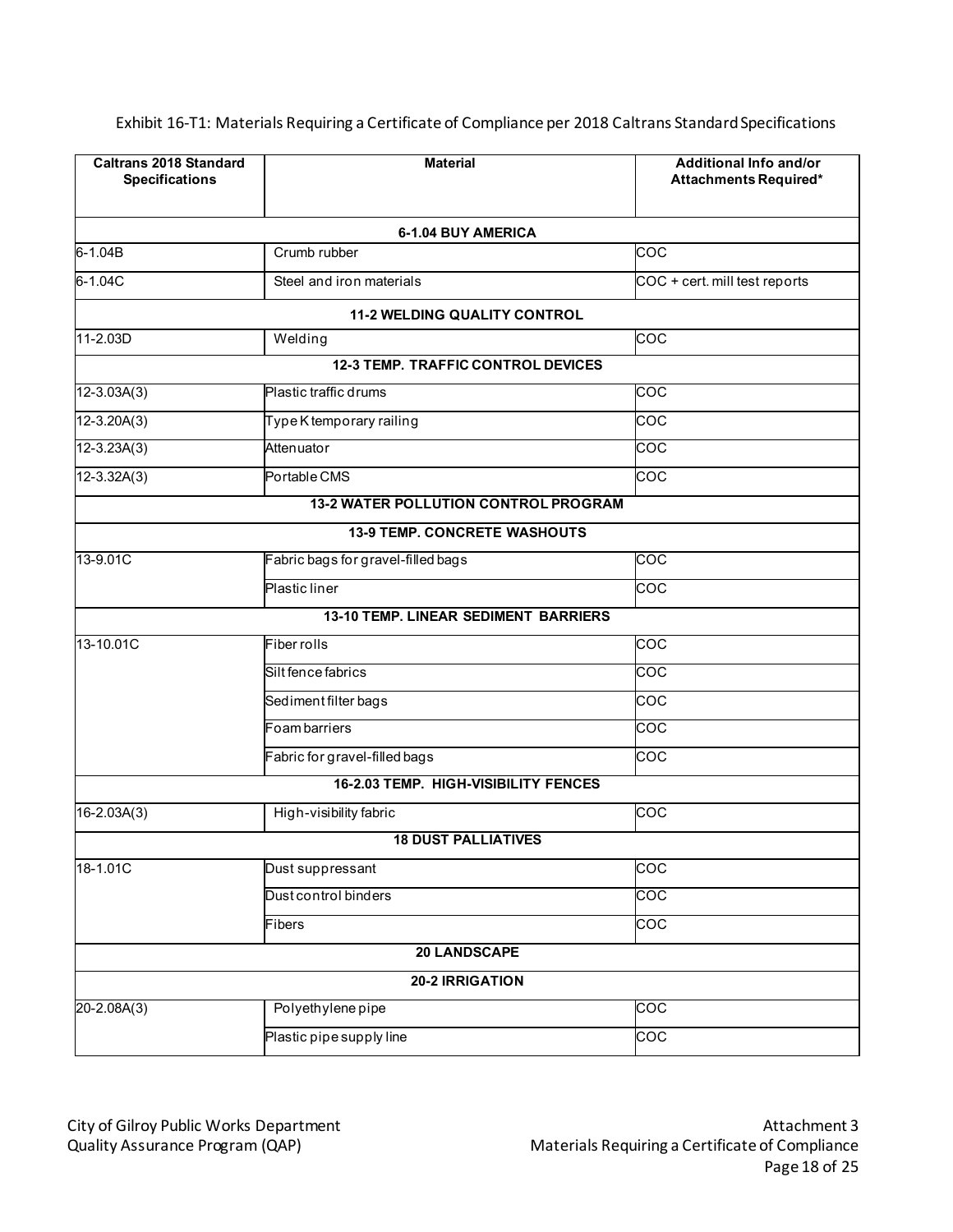| <b>Caltrans 2018 Standard</b><br><b>Specifications</b> | <b>Material</b>                                 | <b>Additional Info and/or</b><br>Attachments Required* |
|--------------------------------------------------------|-------------------------------------------------|--------------------------------------------------------|
|                                                        | <b>20-3 PLANTING</b>                            |                                                        |
| $20 - 2.08A(3)$                                        | Sod                                             | $\frac{1}{2}$                                          |
|                                                        | Soil amendment                                  | <b>COC</b>                                             |
|                                                        | <b>20-5 LANDSCAPE ELEMENTS</b>                  |                                                        |
| 20-5.03A(1)(c)                                         | Filter fabric                                   | COC + product data                                     |
| $20 - 5.03D(1)(c)$                                     | Solidifying emulsion                            | COC + product data & samples                           |
| 20-5.04A(3)                                            | Wood mulch                                      | COC + sample & authorization                           |
|                                                        | <b>21-2 EROSION CONTROL WORK</b>                |                                                        |
| $21 - 2.01C(1)$                                        | <b>Straw</b>                                    | $\overline{COC}$                                       |
|                                                        | Weed-free straw                                 | COC + cert. of quarantine                              |
|                                                        | Fiber                                           | coc                                                    |
|                                                        | <b>RECP</b>                                     | $\overline{\text{coc}}$                                |
|                                                        | Fasteners                                       | <b>COC</b>                                             |
|                                                        | Hydraulically applied erosion control materials | Submit records                                         |
| $21 - 2.01C(2)$                                        | Compost                                         | Submit reports                                         |
| $21 - 2.01C(3)$                                        | Seed                                            | Submit reports                                         |
| $21 - 2.01C(4)$                                        | Tackifier                                       | <b>COC</b>                                             |
|                                                        | Bonded fiber matrix                             | $\frac{1}{2}$                                          |
|                                                        | <b>24 STABILIZED SOILS</b>                      |                                                        |
| $24 - 1.01C(1)$                                        | Stabilizing agent                               | COC + sample                                           |
|                                                        | 24-3 CEMENT STABILIZED SOIL                     |                                                        |
| 24-3.01C                                               | Cement                                          | COC + sample                                           |
|                                                        | <b>36-2 BASE BOND BREAKER</b>                   |                                                        |
| 36-2.01C                                               | Base bond breaker                               | $\overline{COC}$                                       |
|                                                        | 37 BITUMINOUS SEALS                             |                                                        |
| 37-1.01C                                               | Asphalt binder                                  | COC + test results                                     |
|                                                        | Asphaltemulsion                                 | COC + test results                                     |
|                                                        | 37-3 SLURRY SEALS AND MICRO-SURFACINGS          |                                                        |
| 37-3.01A(3)                                            | Asphaltic emulsion                              | COC + samples & test results                           |
|                                                        | Polymer modified asphaltic emulsion             | COC + samples & test results                           |
|                                                        | Micro-surfacing emulsion                        | COC + sample & test results                            |
|                                                        | 37-2.04 ASPHALT RUBBER BINDER CHIP SEALS        |                                                        |
| 37-2.04A(3)                                            | Asphalt rubber binder ingredients               | COC + permits & submittals                             |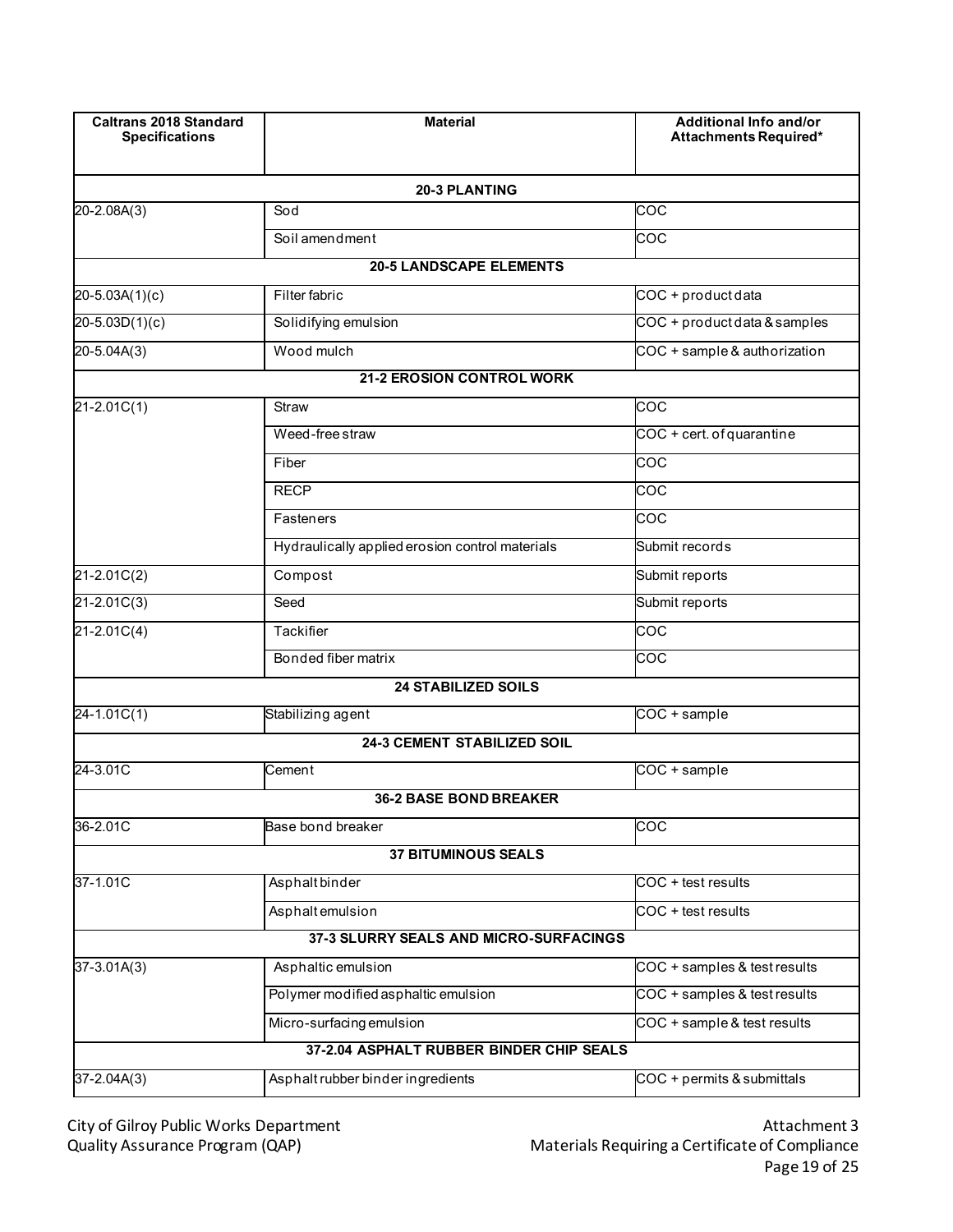| <b>Caltrans 2018 Standard</b><br><b>Specifications</b> | <b>Material</b>                      | Additional Info and/or<br><b>Attachments Required*</b> |
|--------------------------------------------------------|--------------------------------------|--------------------------------------------------------|
|                                                        | <b>37-5 PARKING AREA SEALS</b>       |                                                        |
| 37-5.01C                                               | Parking area seal material           | COC + sample & test results                            |
|                                                        | <b>37-6 CRACK TREATMENTS</b>         |                                                        |
| 37-6.01C                                               | Crack treatment materials            | COC or sample & test results                           |
|                                                        | 39-2 HOT MIX ASPHALT                 |                                                        |
| $39 - 2.01A(3)(f)$                                     | Liquid antistrip                     | COC + sample & production data                         |
| 39-2.03A(3)(c)                                         | Crumb rubber modifier                | COC + test results                                     |
|                                                        | Asphalt modifier                     | COC + test results                                     |
| 39-2.05A(1)(c)                                         | Asphaltic emulsion                   | COC + test results                                     |
|                                                        | <b>40 CONCRETE PAVEMENT</b>          |                                                        |
| 40-1.01C(2)                                            | Tie bars                             | COC                                                    |
|                                                        | Splice couplers for threaded bars    | COC                                                    |
|                                                        | Dowel bars                           | COC                                                    |
|                                                        | Tie bar baskets                      | COC                                                    |
|                                                        | Joint filler                         | COC                                                    |
|                                                        | Epoxy-powder coating                 | COC                                                    |
|                                                        | <b>41 EXISTING CONCRETE PAVEMENT</b> |                                                        |
|                                                        | 41-5 JOINT SEALS                     |                                                        |
| 41-5.01C                                               | Liquid joint sealant                 | COC + SDS & instructions                               |
|                                                        | Backer rods                          | COC + SDS & instructions                               |
|                                                        | Compression joint seal               | COC + SDS & instructions                               |
|                                                        | <b>Lubricantadhesives</b>            | COC + SDS & instructions                               |
|                                                        | <b>41-10 DRILL AND BOND BARS</b>     |                                                        |
| 41-10.01C                                              | Tie bars                             | COC                                                    |
|                                                        | Dowel bars                           | $\overline{COC}$                                       |
|                                                        | Dowel bar lubricant                  | COC                                                    |
|                                                        | Chemical adhesive                    | $\overline{COC}$                                       |
|                                                        | Epoxy powder coating                 | $\overline{c}$ oc                                      |
|                                                        | <b>48-2 FALSEWORK</b>                |                                                        |
| 48-2.01C(1)                                            | Structural composite lumber          | COC + submittals                                       |
|                                                        | 49-2 DRIVEN PILING                   |                                                        |
| 49-2.02A(3)(d)                                         | Steel pipe piles                     | COC + tests & mill reports                             |
| $49 - 2.03A(3)$                                        | Structural shape steel piling        | COC + test reports                                     |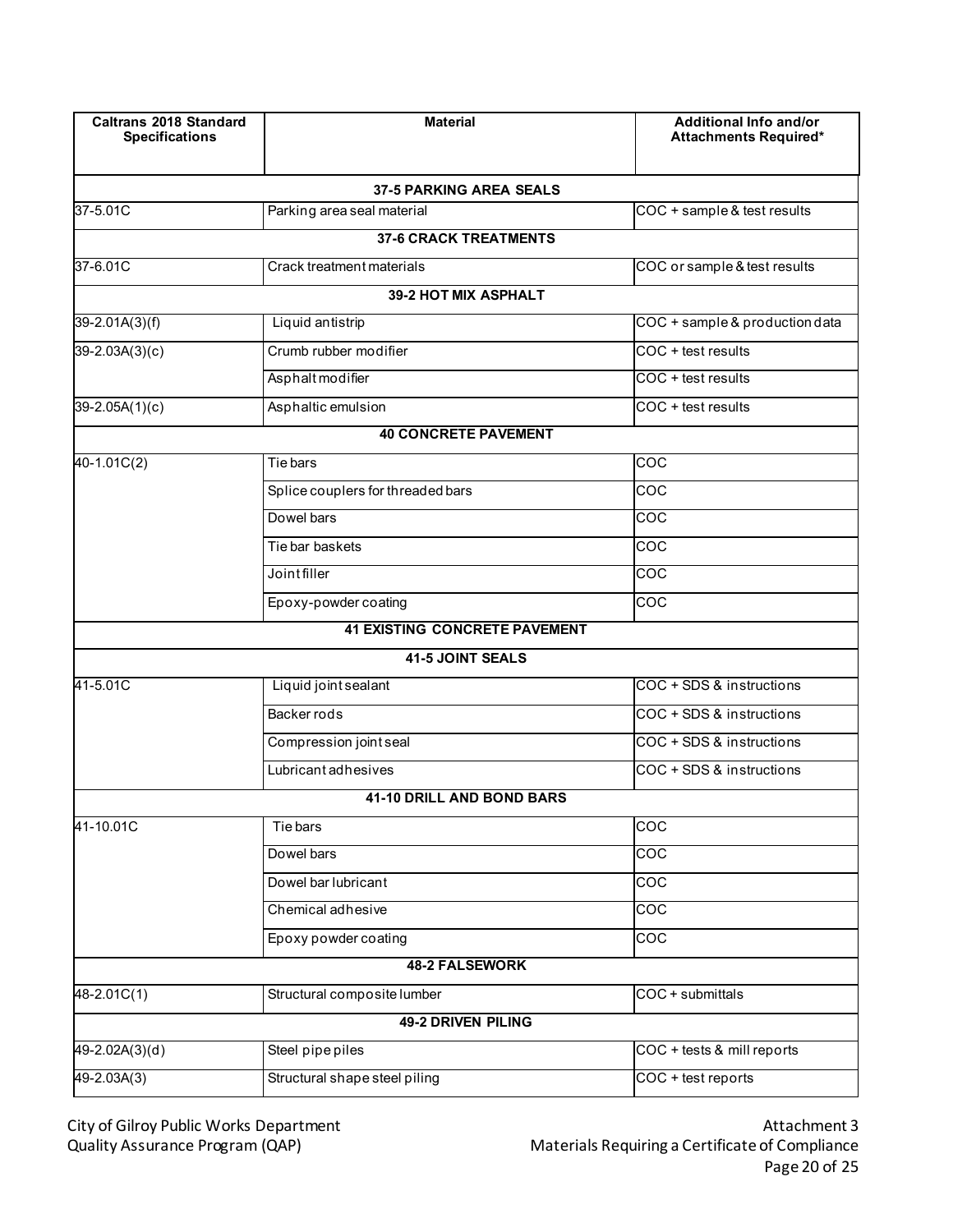| <b>Caltrans 2018 Standard</b><br><b>Specifications</b> | <b>Material</b>                               | Additional Info and/or<br>Attachments Required* |
|--------------------------------------------------------|-----------------------------------------------|-------------------------------------------------|
|                                                        | <b>51 CONCRETE STRUCTURES</b>                 |                                                 |
| $51 - 1.01C(3)$                                        | <b>Bonding materials</b>                      | COC or sample & authorization                   |
|                                                        | 51-2 JOINTS                                   |                                                 |
| $51 - 2.01A(3)$                                        | Polyethylene material for snowplow deflectors | COC                                             |
| $51 - 2.02B(1)(c)$                                     | Sealant                                       | COC + test reports & samples                    |
| $51 - 2.02C(1)(c)$                                     | Elastomeric joint seal                        | COC + test reports                              |
|                                                        | Lubricant-adhesive                            | COC + test reports                              |
| $51 - 2.02D(1)(c)$                                     | Joint seal materials                          | COC + authorization                             |
| 51-2.02E(1)(c)(iii)                                    | Joint seal assembly materials                 | coc                                             |
| $51 - 2.02F(1)(c)(iv)$                                 | Material used in the joint seals              | COC + test reports                              |
| 51-2.04A(3)                                            | Waterstop material                            | COC + a statement                               |
|                                                        | 51-3 BEARINGS                                 |                                                 |
| $51-3.02A(3)(c)$                                       | Elastomer for bearing pads                    | COC + test reports                              |
|                                                        | <b>51-4 PRECAST CONCRETE MEMBERS</b>          |                                                 |
| $51-4.01C(1)$                                          | Concrete box culvert                          | <b>COC</b>                                      |
|                                                        | <b>52 REINFORCEMENT</b>                       |                                                 |
| 52-1.01C(3)                                            | Reinforcement (rebar)                         | COC + mill test report                          |
|                                                        | 52-2 EPOXY-COATED REINFORCEMENT               |                                                 |
| 52-2.02A(3)(c)                                         | Epoxy-coated reinforcement                    | COC + submittals                                |
|                                                        | Patching material                             | COC + a statement                               |
| 52-5.01C(4)                                            | Headed bar reinforcement                      | COC + test reports                              |
|                                                        | 52-6 SPLICING                                 |                                                 |
| $52 - 6.01C(5)$                                        | Service or butt splice material               | COC + submittals                                |
|                                                        | <b>54 WATERPROOFING</b>                       |                                                 |
|                                                        | <b>54-3 PREFORMED MEMBRANE WATERPROOFING</b>  |                                                 |
| 54-3.01C                                               | Preformed membrane sheet                      | COC + report                                    |
|                                                        | 54-5 DECK SEAL                                |                                                 |
| 54-5.01C                                               | Preformed membrane sheet                      | COC + report                                    |
|                                                        | 57-2 WOOD STRUCTURES                          |                                                 |
| 57-2.01A(3)                                            | Timber and lumber                             | $COC + report$                                  |
|                                                        | Glued laminated timbers/decking               | <b>COC</b>                                      |
|                                                        | 57-3 PLASTIC LUMBER STRUCTURES                |                                                 |
| 57-3.01C(1)                                            | Plastic lumber                                | COC + test report & sample                      |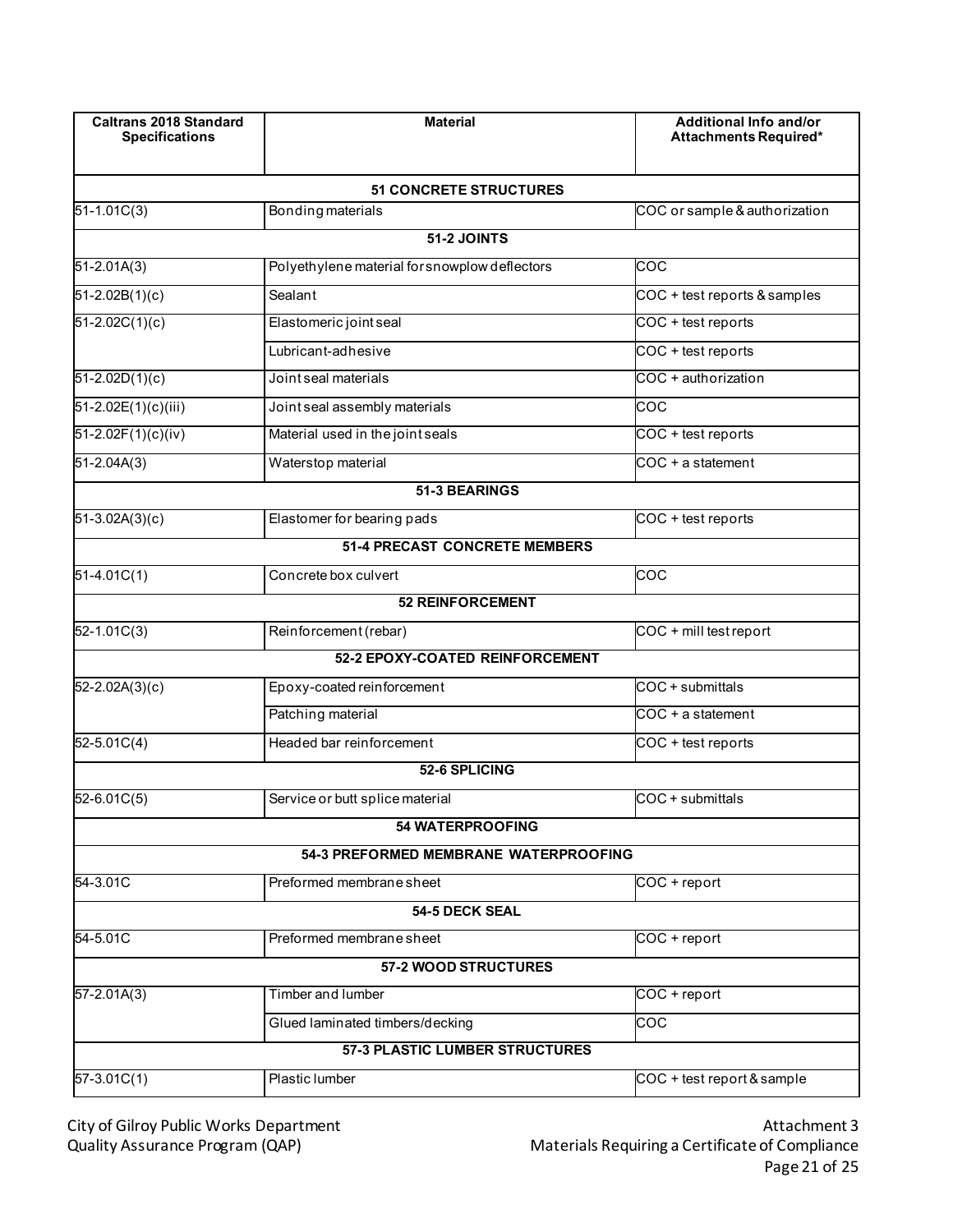| <b>Caltrans 2018 Standard</b><br><b>Specifications</b> | <b>Material</b>                          | Additional Info and/or<br>Attachments Required* |
|--------------------------------------------------------|------------------------------------------|-------------------------------------------------|
|                                                        | <b>58-2 MASONRY BLOCK</b>                |                                                 |
| $58 - 2.01C(7)$                                        | <b>CMU<sub>s</sub></b>                   | COC                                             |
|                                                        | Aggregate for grout                      | COC                                             |
|                                                        | Grout                                    | COC                                             |
|                                                        | 59 STRUCTURAL STEEL COATINGS             |                                                 |
| 59-1.01C                                               | Blast cleaning material                  | $COC + SDS$                                     |
|                                                        | 59-5 THERMAL SPRAY COAT STRUCTURAL STEEL |                                                 |
| $59 - 5.01C(1)$                                        | Wire feed stock                          | <b>COC</b>                                      |
|                                                        | 60-3.04B POLYESTER CONCRETE OVERLAYS     |                                                 |
| 60-3.04B $(1)(c)$                                      | Methacrylate resins                      | COC + samples & test report                     |
|                                                        | Polyester resins                         | COC + samples & test report                     |
|                                                        | Aggregates                               | COC + samples & test report                     |
|                                                        | 61-2 CULVERT AND DRAINAGE PIPE JOINTS    |                                                 |
| 61-2.01C                                               | Joint systems                            | COC + test results & reports                    |
|                                                        | Couplers                                 | COC                                             |
|                                                        | <b>64 PLASTIC PIPE</b>                   |                                                 |
| 64-1.01C                                               | Plastic pipe                             | COC + report                                    |
|                                                        | <b>65-2 REINFORCED CONCRETE PIPE</b>     |                                                 |
| 65-2.01C                                               | RCP, direct design method                | COC + report                                    |
|                                                        | <b>66 CORRUGATED METAL PIPE</b>          |                                                 |
| 66-1.01C                                               | Corrugated steel materials               | COC                                             |
|                                                        | Corrugated aluminum materials            | COC                                             |
|                                                        | <b>67-3 METAL LINE PLATE PIPE</b>        |                                                 |
| 67-3.01C                                               | Metal liner plate pipe                   | COC + mill test reports                         |
|                                                        | <b>68 SUBSURFACE DRAINS</b>              |                                                 |
| 68-1.01C                                               | Subsurface drain                         | COC                                             |
|                                                        | <b>68-2 UNDERDRAINS</b>                  |                                                 |
| 68-2.01C                                               | Pipe                                     | COC                                             |
|                                                        | Tubing                                   | $\overline{COC}$                                |
|                                                        | Fittings                                 | COC                                             |
|                                                        | <b>68-7 GEOCOMPOSITE DRAIN SYSTEMS</b>   |                                                 |
| 68-7.01C                                               | Geocomposite drain                       | COC + flow capability graph                     |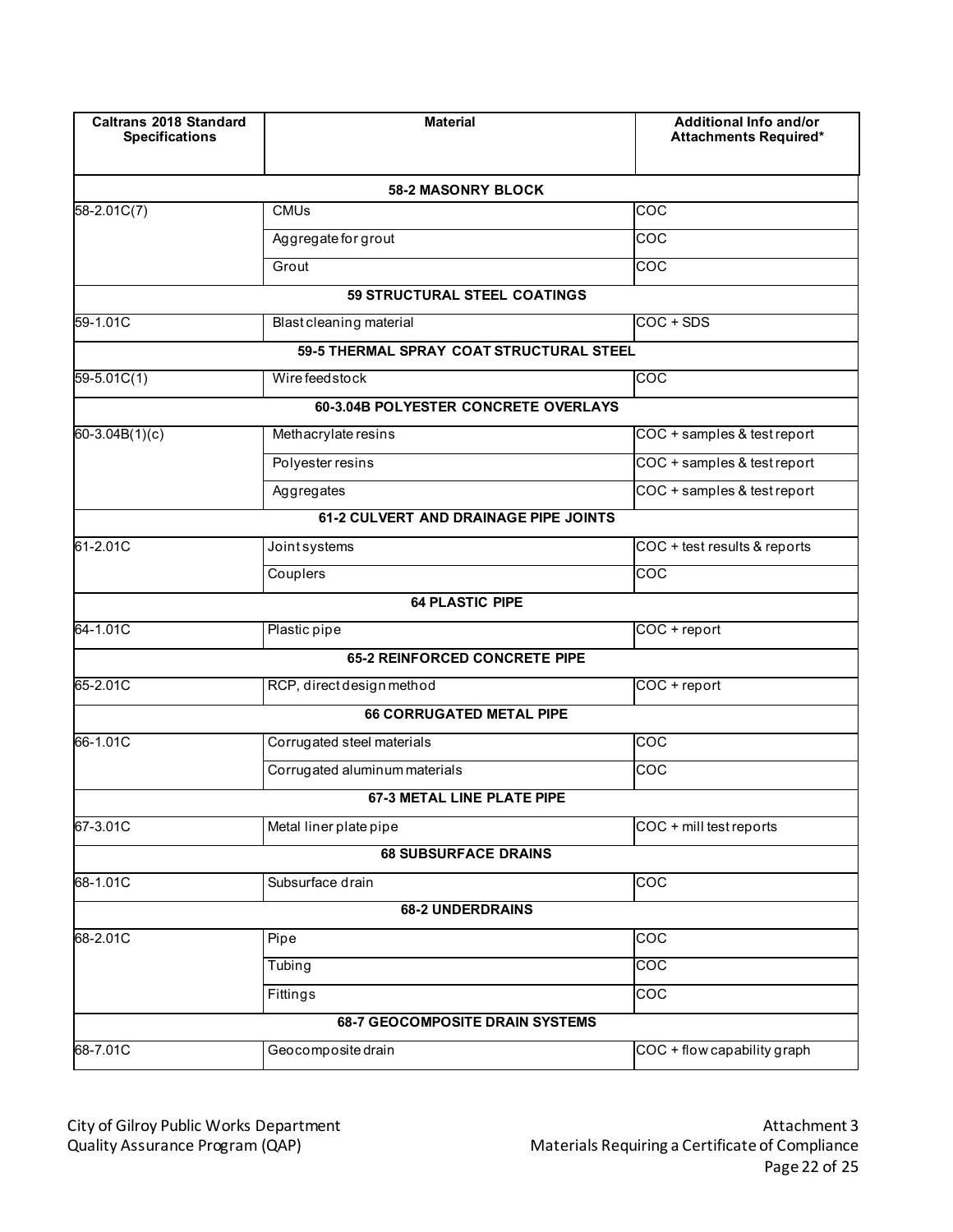| <b>Caltrans 2018 Standard</b><br><b>Specifications</b> | <b>Material</b>                             | Additional Info and/or<br>Attachments Required* |
|--------------------------------------------------------|---------------------------------------------|-------------------------------------------------|
|                                                        | <b>69 OVERSIDE DRAINS</b>                   |                                                 |
| 69-1.01C                                               | Steel pipe piles                            | $\overline{\text{coc}}$                         |
|                                                        | Aluminum                                    | <b>COC</b>                                      |
|                                                        | Plastic                                     | $\overline{c}$                                  |
|                                                        | 70-6 GRATED LINE DRAINS                     |                                                 |
| 70-6.01C                                               | Grated line drains                          | COC + docu. & inspec. report                    |
|                                                        | 71-3.09 MACHINE SPIRAL WOUND PVC PIPELINERS |                                                 |
| 71-3.09A(1)(c)                                         | Reel of PVC strip                           | COC + report                                    |
|                                                        | 72-16 GABIONS                               |                                                 |
| 72-16.01C                                              | Gabion basket                               | $\overline{\text{coc}}$                         |
|                                                        | PVC coating                                 | COC + identify                                  |
|                                                        | <b>75-3 MISCELLANEOUS BRIDGE METAL</b>      |                                                 |
| 75-3.01C(1)                                            | Anchorage devices                           | <b>COC</b>                                      |
|                                                        | 75-3.01C(2) BRIDGE DECK DRAINAGE SYSTEM     |                                                 |
| 75-3.01C(2)                                            | Fiberglass pipe and fittings                | <b>COC</b>                                      |
|                                                        | <b>80-3 CHAIN LINK FENCES</b>               |                                                 |
| 80-3.01C                                               | Protective coating system                   | <b>COC</b>                                      |
|                                                        | Posts and braces                            | COC + test results                              |
|                                                        | 81 MISCELLANEOUS TRAFFIC CONTROL DEVICES    |                                                 |
|                                                        | <b>81-2 DELINEATORS</b>                     |                                                 |
| 81-2.01C                                               | Metal target plates                         | <b>COC</b>                                      |
|                                                        | Enamel coating                              | $\overline{\text{co}}$                          |
|                                                        | <b>81-3 PAVEMENT MARKERS</b>                |                                                 |
| 81-3.01C                                               | Pavement markers                            | $\overline{\text{coc}}$                         |
|                                                        | <b>82 SIGNS AND MARKERS</b>                 |                                                 |
|                                                        | 82-2 SIGN PANELS                            |                                                 |
| 82-2.01C                                               | Aluminum sheeting                           | $\overline{c}$                                  |
|                                                        | Retroreflective sheeting                    | $\overline{\text{coc}}$                         |
|                                                        | Screened-process colors                     | $\overline{c}$ oc                               |
|                                                        | Nonreflective, opaque, black film           | $\overline{\text{coc}}$                         |
|                                                        | Protective overlay film                     | $\overline{COC}$                                |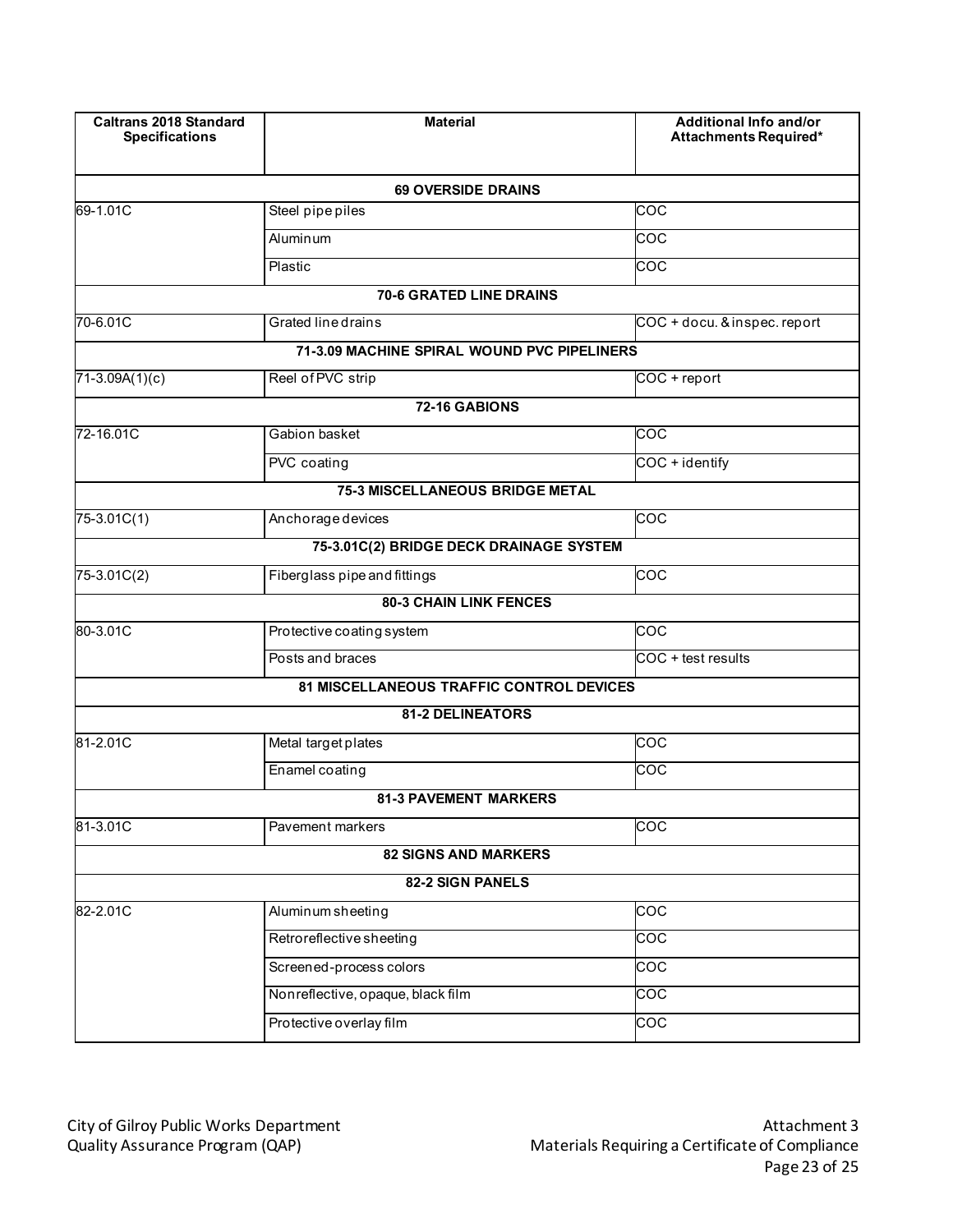| <b>Caltrans 2018 Standard</b><br><b>Specifications</b> | <b>Material</b>                                   | <b>Additional Info and/or</b><br>Attachments Required* |
|--------------------------------------------------------|---------------------------------------------------|--------------------------------------------------------|
|                                                        | 82-5 MARKERS                                      |                                                        |
| 82-5.01C                                               | Metal target plates                               | COC                                                    |
|                                                        | Enamel coating                                    | COC                                                    |
|                                                        | Retroreflective sheeting                          | $\frac{1}{2}$                                          |
|                                                        | <b>83-3 CONCRETE BARRIERS</b>                     |                                                        |
| 83-3.01C                                               | Type 60K portable concrete barrier                | COC or test reports                                    |
|                                                        | <b>84-2 TRAFFIC STRIPES AND PAVEMENT MARKINGS</b> |                                                        |
| 84-2.01C                                               | Thermoplastic                                     | COC + autho., SDS & data sheet                         |
|                                                        | Paint                                             | COC + autho., SDS & data sheet                         |
|                                                        | Glass beads                                       | COC + autho., SDS & data sheet                         |
|                                                        | Thermoplastic primer                              | COC + test results                                     |
|                                                        | <b>DIVISION X ELECTRICAL WORK</b>                 |                                                        |
| $86 - 1.01C(6)$                                        | Signal heads                                      | COC + test data                                        |
|                                                        | <b>Visors</b>                                     | COC + test data                                        |
|                                                        | <b>87-2 LIGHTING SYSTEMS</b>                      |                                                        |
| 87-2.01C                                               | High mast lighting luminaires                     | COC + test data                                        |
|                                                        | 90 CONCRETE                                       |                                                        |
| 90-1.01C(3)                                            | Cementitious materials                            | COC + app. signature                                   |
|                                                        | <b>Blended cement</b>                             | COC + app. signature                                   |
| 90-1.01C(4)                                            | Admixture                                         | COC + authorization                                    |
| 90-1.01C(5)                                            | Curing compound                                   | COC + test samples                                     |
|                                                        | <b>90-2 MINOR CONCRETE</b>                        |                                                        |
| 90-2.01C                                               | Minor concrete                                    | COC + weighmaster cert                                 |
|                                                        | 90-3 RAPID STRENGTH CONCRETE                      |                                                        |
| 90-3.01C(3)                                            | Aggregate                                         | COC + certified weight                                 |
|                                                        | Cementitious materials                            | COC + certified weight                                 |
|                                                        | Admixtures                                        | COC + certified weight                                 |
|                                                        | 90-4 PRECAST CONCRETE                             |                                                        |
| 90-4.01C(2) and                                        | Cementitious materials                            | COC + app. signature                                   |
| $90-4.01D(2)(a)$                                       | Precast members (each)                            | COC + app. signature                                   |
|                                                        | Curing compound                                   | COC + test samples                                     |
|                                                        | 94 ASPHALTIC EMULSIONS                            |                                                        |
| 94-1.01C                                               | Asphaltic emulsion                                | COC + reports                                          |